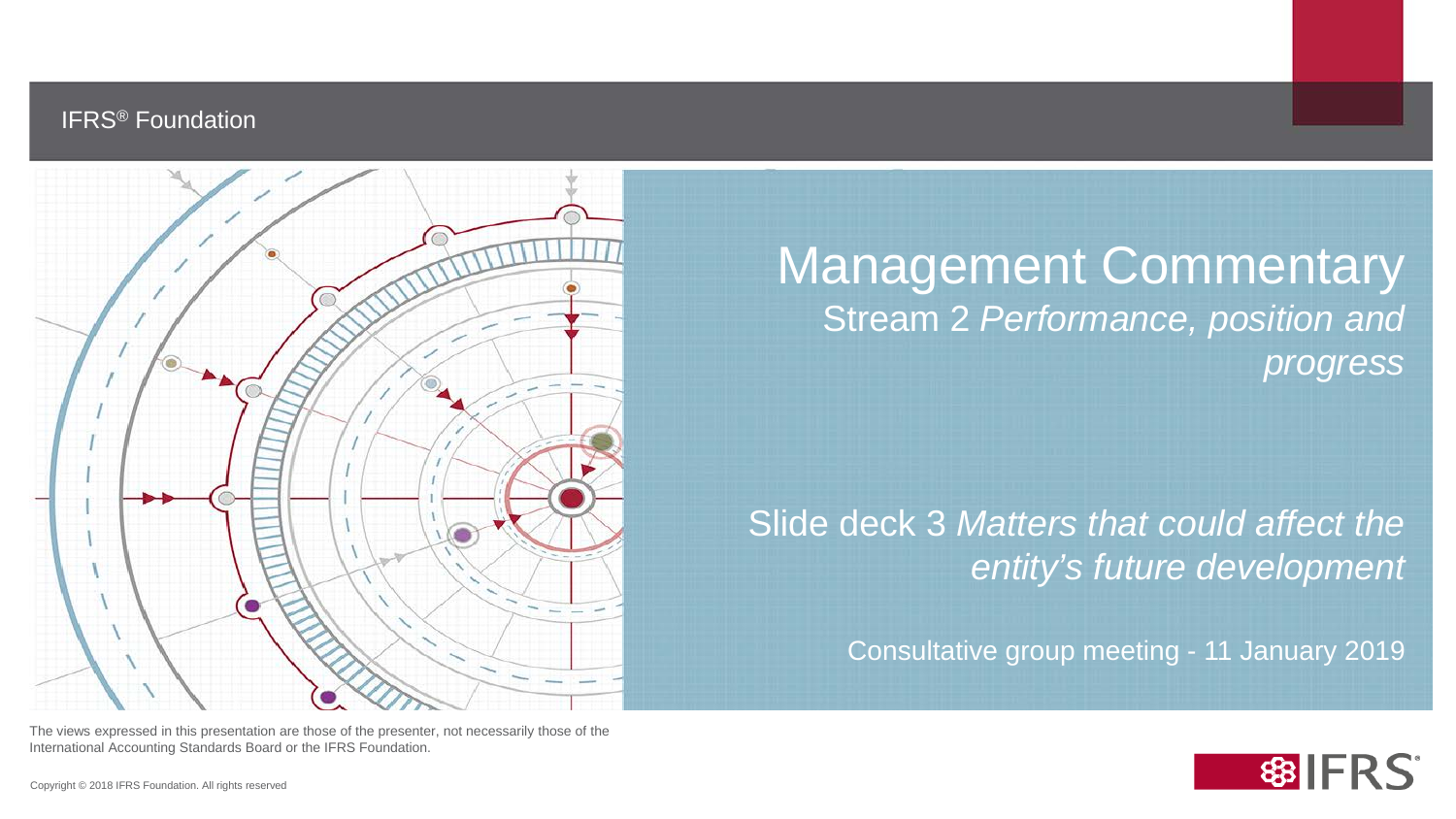| $\bullet$ | The staff's proposed approach                                    |                                    | slides 3-6  |
|-----------|------------------------------------------------------------------|------------------------------------|-------------|
|           |                                                                  | Matters to be covered              | slide 4     |
|           |                                                                  | Information to be provided         | slide 5     |
|           |                                                                  | Structure of the proposed approach | slide 6     |
| $\bullet$ | Matters affecting future development                             |                                    | slides 7-13 |
| $\bullet$ | Progress in managing the critical features of the business model |                                    |             |
| $\bullet$ | Questions for the Consultative Group                             |                                    |             |



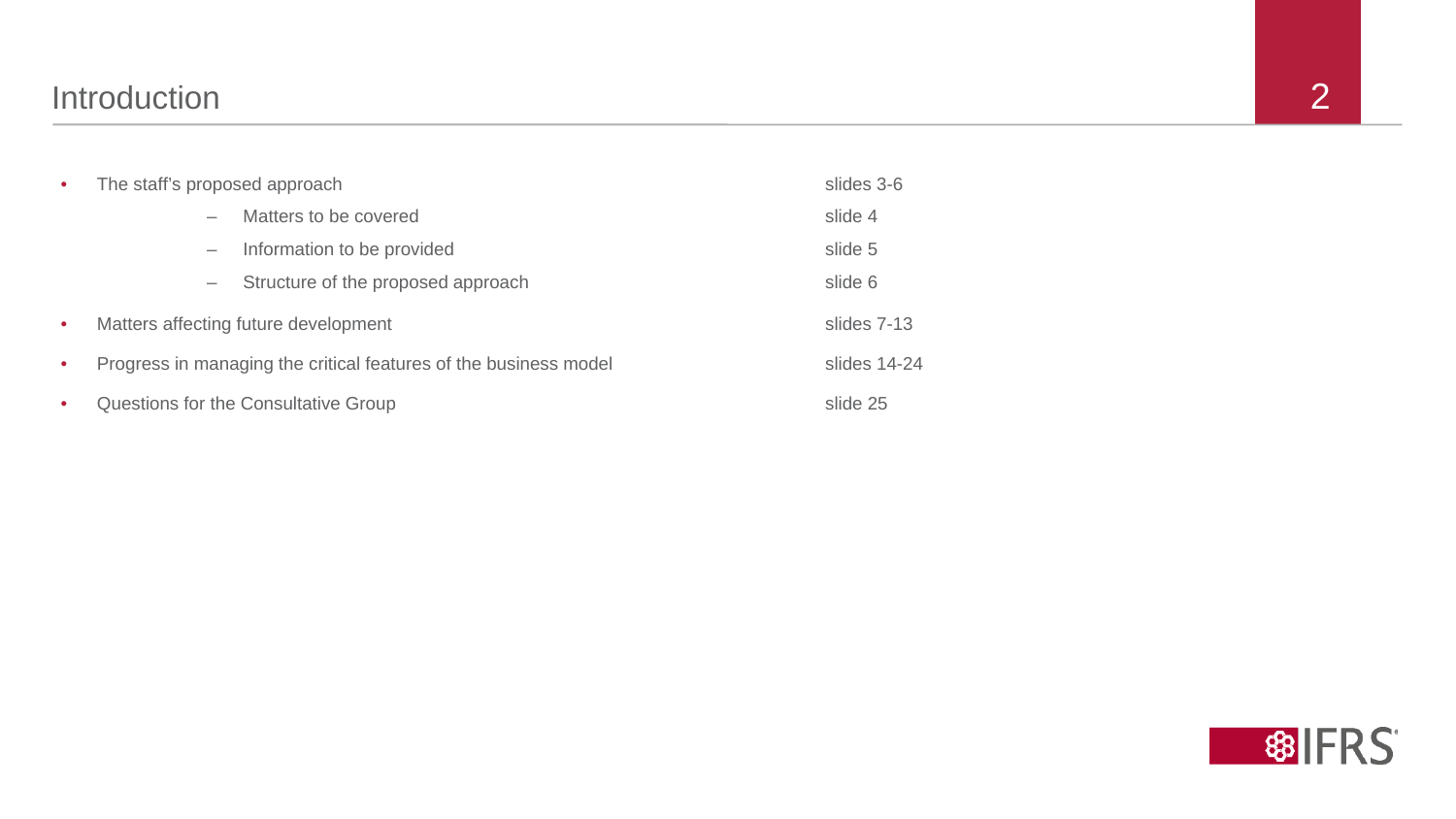# The staff's proposed approach

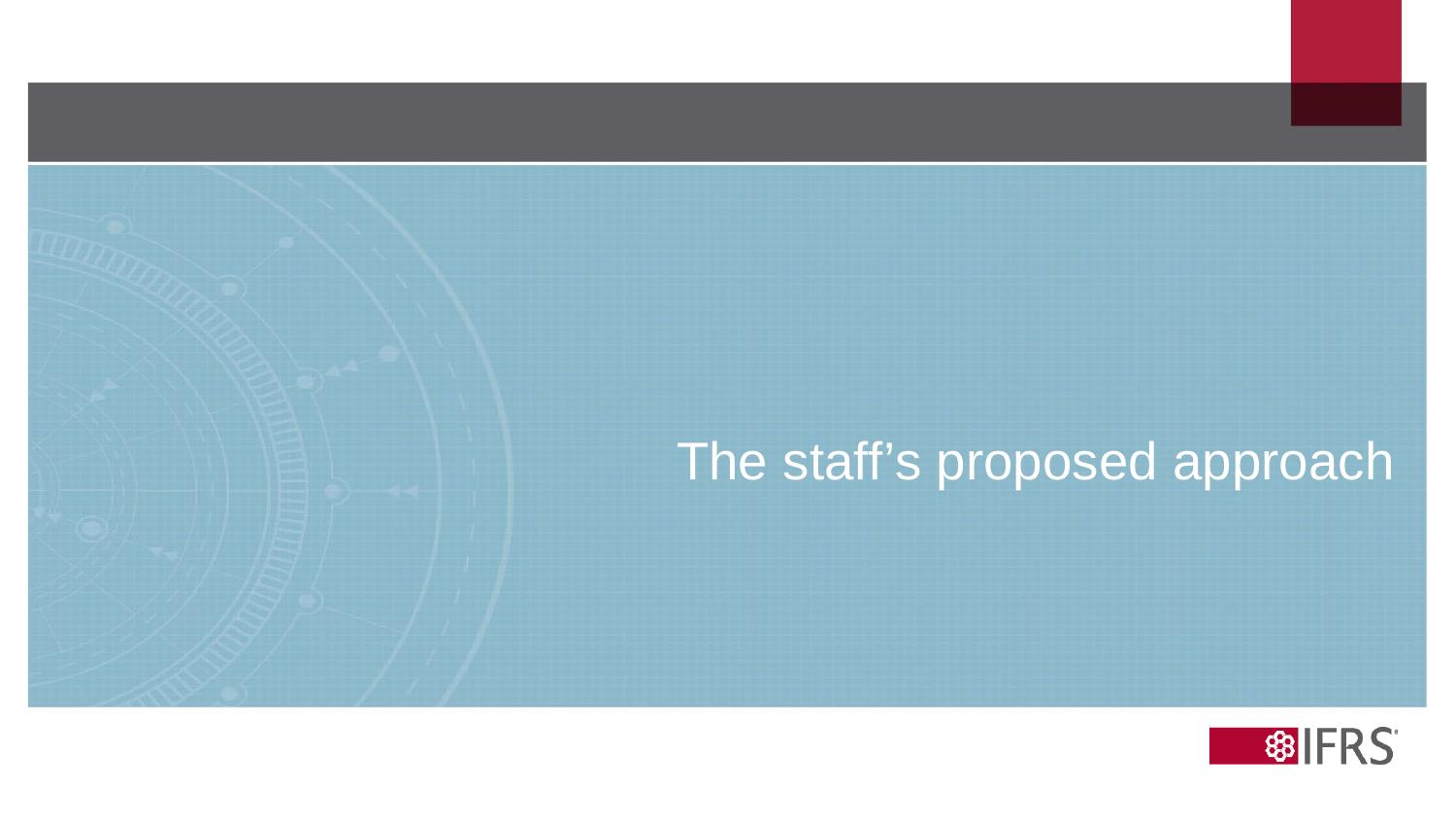#### *November 2018 IASB Agenda Paper 15A: Illustrative drafting* **Guidance on the objective of the management commentary**

A3 The management commentary addresses those matters that management considers could reasonably be expected to influence assessments by primary users of the amount, timing and uncertainty of the entity's future net cash inflows, and their assessments of management's stewardship of economic resources, including:

- a. the trends and factors that affected the entity's financial and operational performance for the reporting period and its position at the end of the reporting period;
- b. the trends and factors that could affect the future development of the entity's financial and operational performance;
- c. the features of the entity's business model that it depends on for future success, including:
	- the tangible and intangible economic resources needed to achieve the entity's purpose and strategy, irrespective of whether it is appropriate to recognise them in the entity's financial statements;
	- the relationships that affect the entity's ability to achieve its purpose and strategy, together with the impact of the entity's activities on those relationships; and
- d. the opportunities and risks in relation to the matters identified in (a)-(c).

This slide deck addresses guidance on reporting of progress in managing the matters that could affect the entity's future development and success.

It covers information that should be provided in management commentary to meet the requirements of paragraphs A3(b) and A3(c) of the draft guidance on the objective of the management commentary.

The staff have combined the discussion of information necessary to meet the requirements of those two paragraphs in one topic because there is an overlap between the information that the staff think should be provided under those paragraphs. However, the staff think that the revised Practice Statement should address the requirements of each paragraph separately because (i) there are specific considerations applicable to each paragraph; and (ii) providing a single set of guidance to support those two paragraphs might lead to the discussion of longer-term aspects of performance being omitted from management commentaries in some cases.

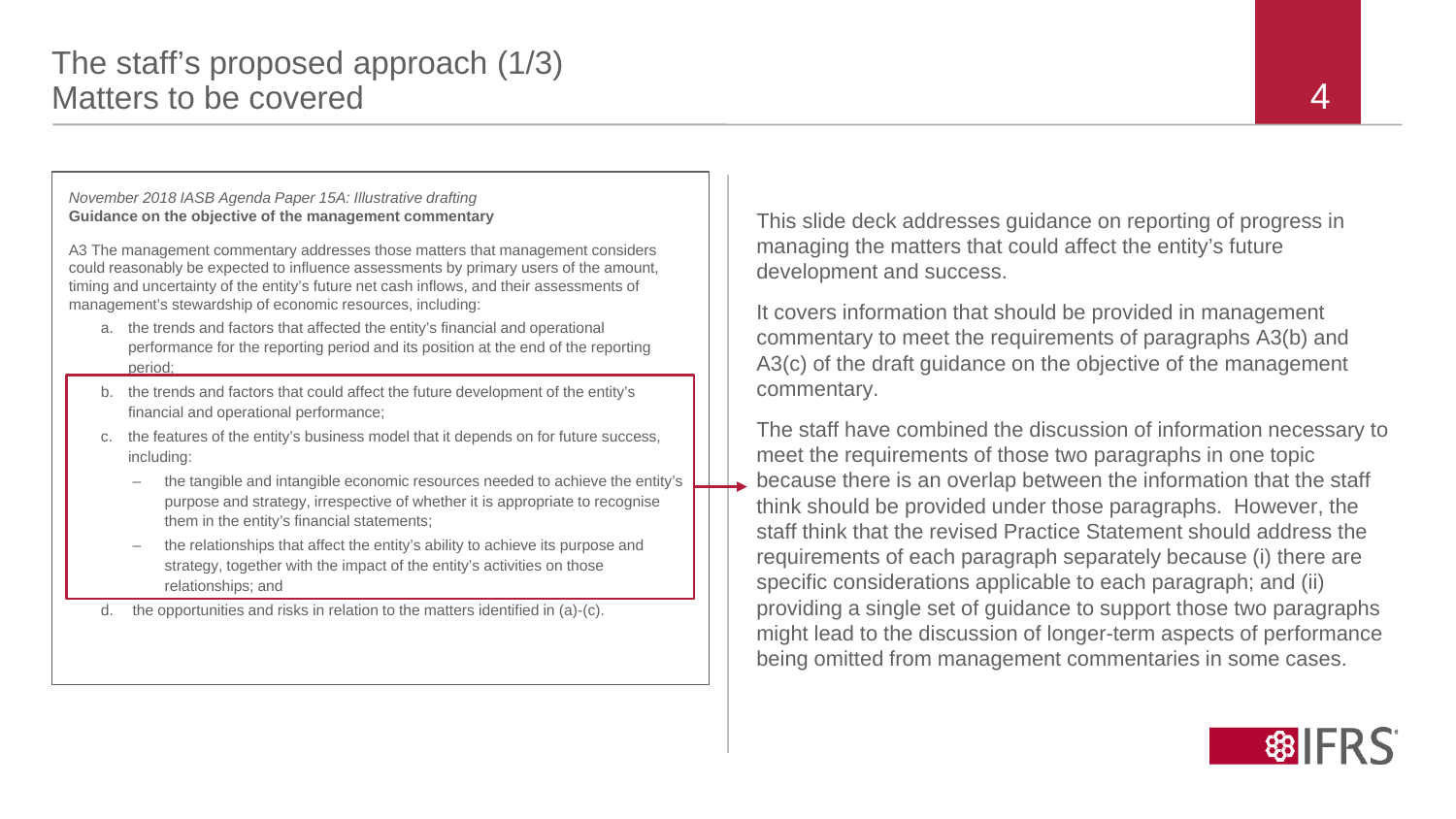#### *November 2018 IASB Agenda Paper 15A : Illustrative drafting* **Guidance on the objective of the management commentary**

A4 To meet its objective, management commentary sets out

- management's strategy for the developing and sustaining of the entity's future net cash inflows in the context of the matters identified in paragraph A3,
- ii. the entity's progress in implementing that strategy;
- iii. and the potential implications for the entity's prospects for future net cash inflows.

Paragraph A4 of the draft guidance on the objective of the management commentary addresses users' information needs in relation to the entity's strategy and the potential implications. The staff will cover the description of the strategy itself in Stream 3 (which will link to the entity's purpose and objectives).

This stream covers information to support users' understanding of:

- the progress in implementing the strategy, and
- the potential implications for the entity's prospects for future net cash inflows.

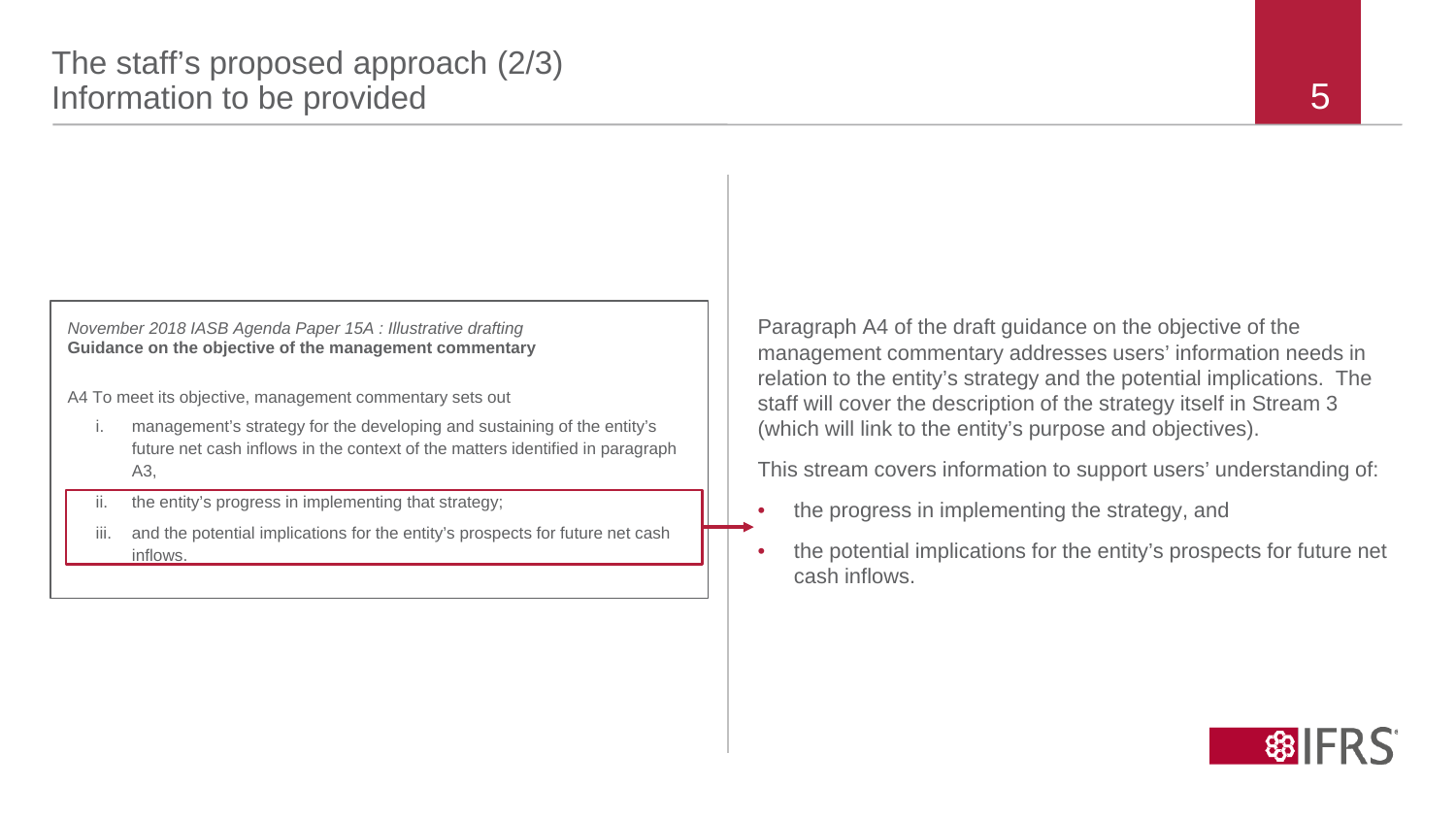### The staff's proposed approach (3/3) Structure of the proposed approach

The staff think that the revised Practice Statement should address objectives A3(b) and A3(c) separately to support separate consideration of each. Broadly, A3(b) covers specific matters known to management, and A3(c) covers issues inherent in the business model that have not yet crystallised.

#### *Source of the matter to be addressed Characteristics of information*

*To be covered in our Stream 3 discussion*

**Strategy** Sets out how the entity is managing the opportunities and risks in the context of its overall purpose and objectives

> **Operating Environment (including external trends and principal risks)**

**Business Model** Identifies the key resources and relationships that the business depends on

#### *Covered by objective A3(b)*

**Matters affecting future development** Aspects of performance where the entity is managing a specific opportunity / risk – e.g. upgrading existing customers to a new product

#### *Covered by objective A3(c)*

**Progress managing critical features of the business model** Aspects of performance where the entity is managing the overall health of the business – e.g. retaining development expertise

The entity will typically be actively monitoring specific measures to support its strategy, and have a clear view of what the strategy is designed to achieve. Measures will be unique to the strategy, with management commentary content adapting as strategic priorities develop.

The entity may be monitoring the business for signs that an issue is emerging. It may have a broad approach to managing the matter, for example, that is implicit in its culture and purpose.

Standard measures may be relevant, but may still need to be tailored to the particular aspect of the business. Measures will typically act as warning indicators and be more informative if presented over a longer period.

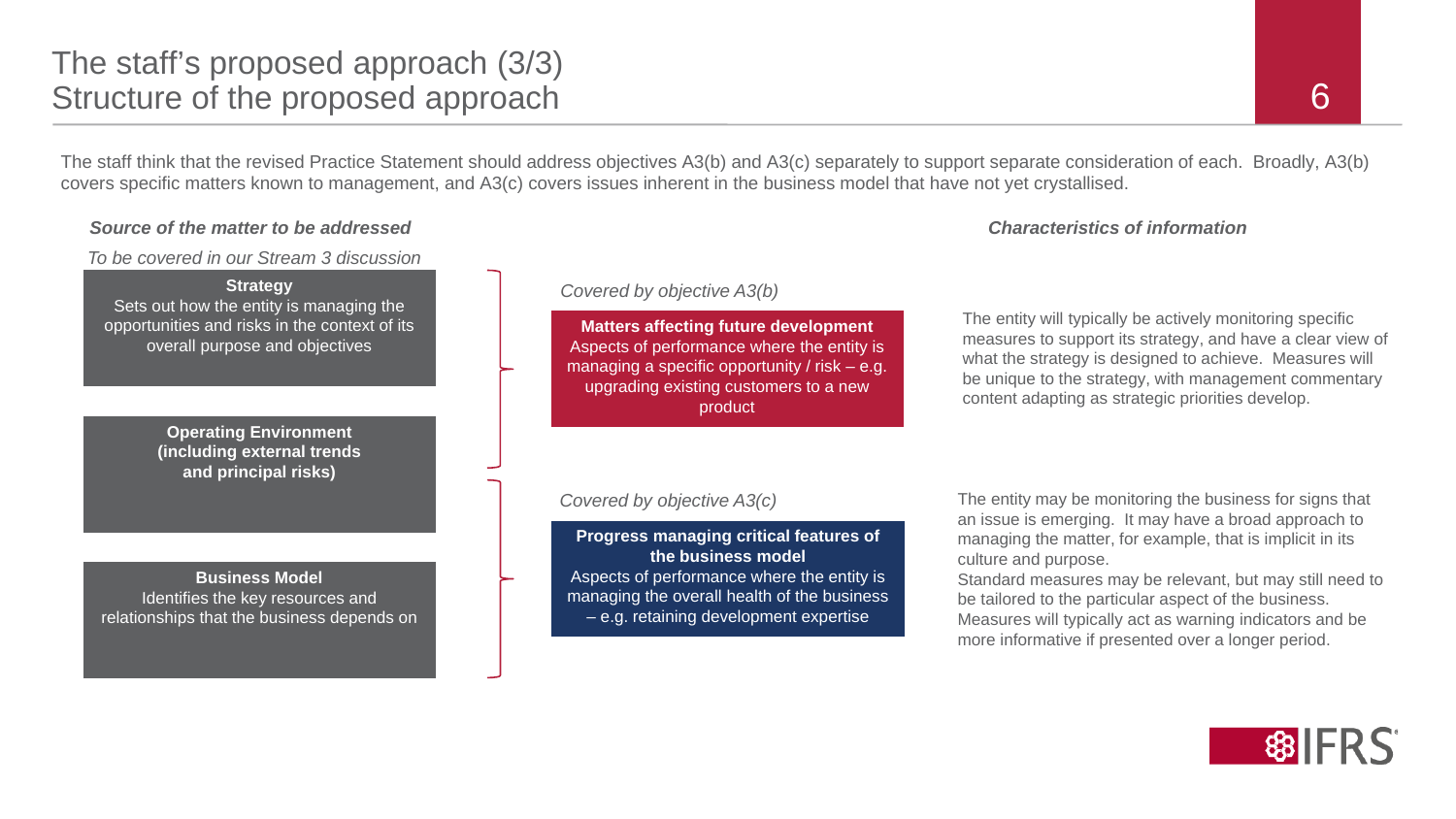# Matters affecting future development

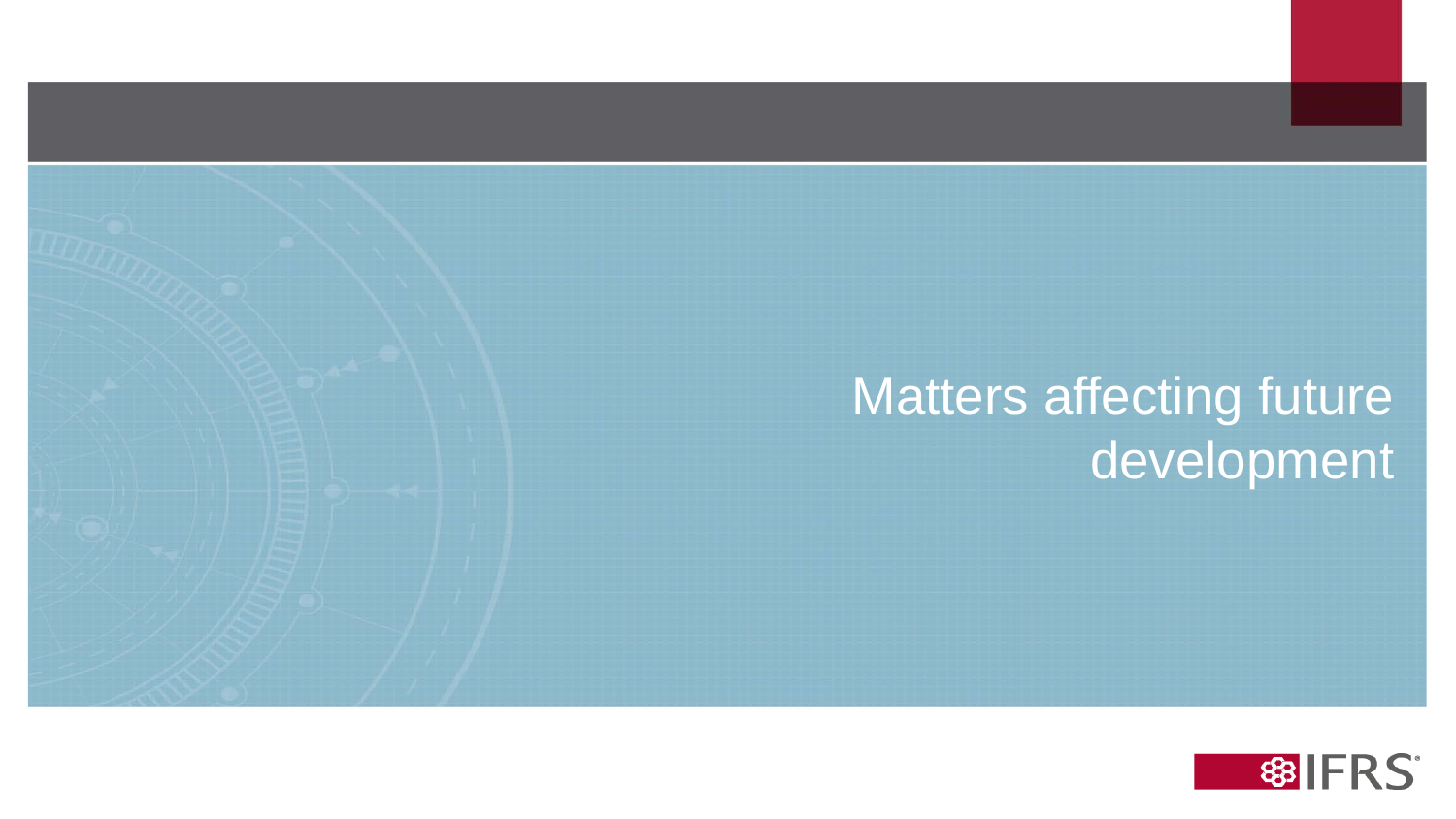This section focuses on the entity's progress in managing known matters that could affect the future development of the entity's financial and operational performance and covers:

- Progress in implementing the entity's strategy
	- Information about progress in managing the matter
	- Information that supports an assessment of the implications
- Forecasts and targets *(if previously published by the entity)*
- Matters arising after the end of the reporting period

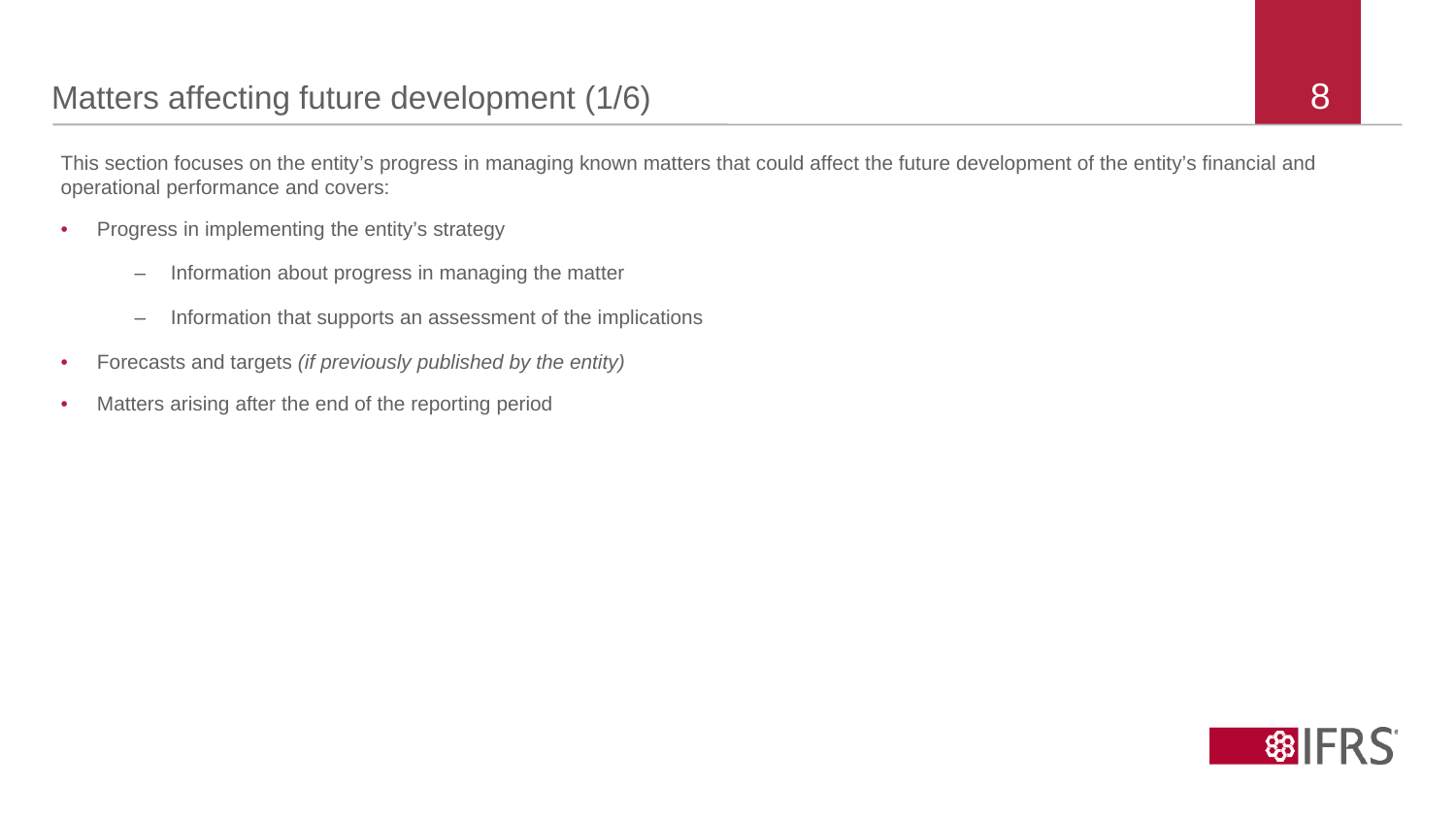- There is a number of ways in which an entity could provide useful information on its progress managing known matters that could affect the entity's future development, illustrated opposite. In particular, some measures may address the *actions* taken (illustration 1) whilst others address the *effects* of management's actions (illustrations 2 and 3).
- There are advantages and disadvantages to both types of measure:
	- measures addressing *actions* taken should provide a longer term view, but it may be difficult to identify an objective measure of performance that is useful to users.
	- measures addressing *effects* of management's actions provide a shorter term view but may be easier for users to interpret.
- The staff propose that the revised Practice Statement recognises that either type of measure may be appropriate. However, the staff do not propose to give guidance on which is preferable (or whether to include both) as the staff think that the right measure will depend on the specific nature of the matter.

Illustration 1: Progress implementing a strategy



Illustration 2: Progress managing an indirect performance driver



Illustration 3: Progress managing a direct performance driver



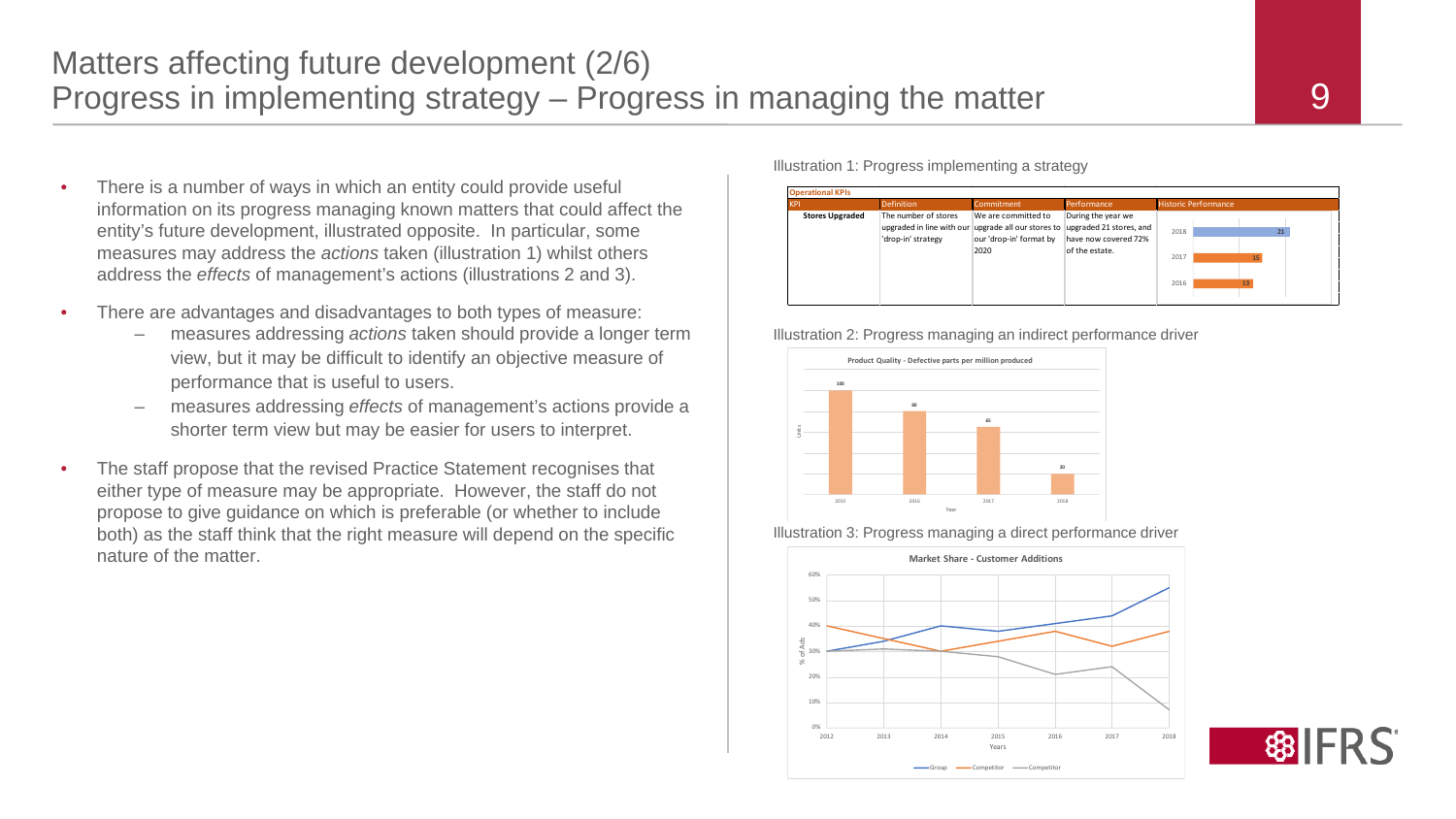Matters affecting future development (3/6)<br>Progress in implementing strategy – Information that supports an assessment of the implications 10

- In addition to information on the progress in implementing the entity's strategy, the staff think users will need information to support their assessments of the implications of the strategy.
- The staff identify two types of information to support these assessments:
	- 1. Information on the scale of activity that is potentially affected by the strategy; and
	- 2. Information on the potential impact of the strategy on the activity.
- The staff expect that the information to support (1) would be covered in the business model description which will be discussed in Stream 3.
- The staff think the range of information that could support (2) is extremely broad, therefore the staff do not propose additional guidance on what information should be provided, beyond emphasising the need for such information. This places the onus on management to determine what information is needed to meet users' needs.
- The staff recognise that this type of information may be commercially sensitive if provided in 'raw' form – for example, identifying an entity's ten worst performing stores. However, we think the broadly specified objective for (2) should provide sufficient flexibility that discussion in management commentary can be adapted to avoid exposing sensitive data whilst meeting users' needs. The second example opposite illustrates one approach that could be applied.

Illustration 1: Additional analysis of revenue can help users asses the implications of a matter that is confined to one aspect of business activity



Illustration 2: A store profitability profile can support users' assessments of strategy implications without exposing sensitive data

| <b>Retail store profitability</b>   |        |                            |                          |  |  |  |
|-------------------------------------|--------|----------------------------|--------------------------|--|--|--|
| <b>Mainline store profitability</b> | $\sim$ | <b>Percentage turnover</b> | $\overline{\phantom{a}}$ |  |  |  |
| $>30\%$                             |        | 85%                        |                          |  |  |  |
| $>20\%$                             |        | 96%                        |                          |  |  |  |
| >15%                                |        | 99%                        |                          |  |  |  |
| >10%                                |        | 99%                        |                          |  |  |  |
| $>0\%$                              |        | 100%                       |                          |  |  |  |

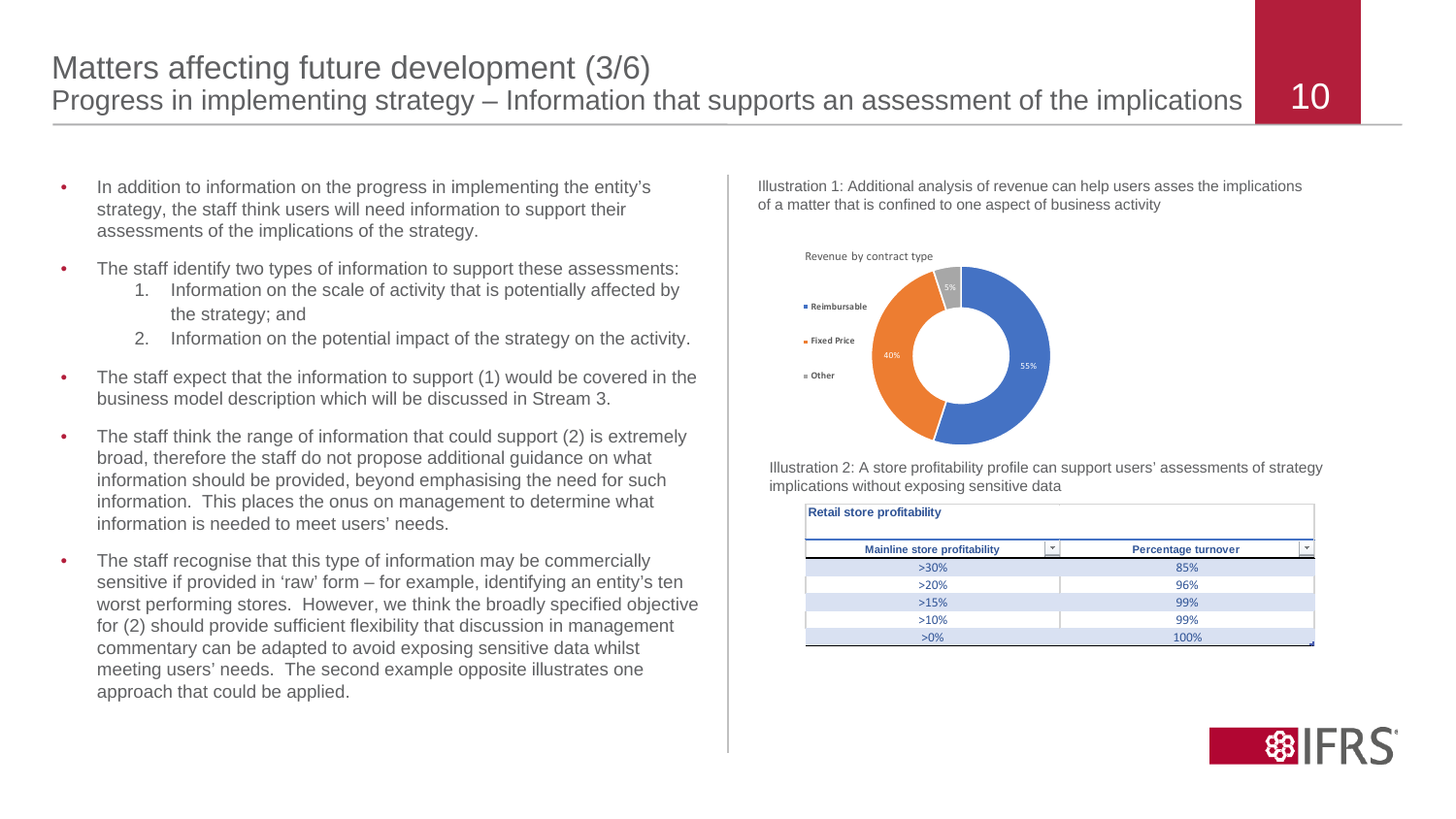### Matters affecting future development (4/6) Forecasts and targets (1/2)

- As discussed in Stream 1*,* the staff do not propose to require the inclusion of future forecast or target information in the management commentary.
- However, the existing Practice Statement recognises that forecasts and targets *may* be included in a management commentary. The staff propose to extend this guidance to *require* such disclosure if the entity *has already published* a forecast or target that relates to a subsequent period. This is because:
	- a) The forecast or target would provide important insight for users, and it would not be appropriate to omit this information when it is publicly available.
	- b) The insight provided by the management commentary will be enhanced by linking the discussion of past performance and strategy to management's forecast or targets.
- An additional consideration arises when the re-publication of a forecast would require that the forecast be updated (for example, in accordance with securities regulation). The staff think that such an update is appropriate because a stale forecast within or outside the management commentary could potentially render the management commentary misleading.

**Forecast information – the existing Practice Statement:**

18: Management should include forward-looking information when it is aware of trends, uncertainties or other factors that could affect the entity's liquidity, capital resources, revenues and the results of its operations. Such information should focus on the extent to which the entity's financial position, liquidity and performance may change in the future and why, and include management's assessment of the entity's prospects in the light of current period results. Management should provide forward-looking information through narrative explanations or through quantified data, which may—but are not required to—include projections or forecasts. Management should disclose the assumptions used in providing forward-looking information.

36: Management should provide an analysis of the prospects of the entity, which may include targets for financial and non-financial measures. This information can help users of the financial reports to understand how management intends to implement its strategies for the entity over the long term. When targets are quantified, management should explain the risks and assumptions necessary for users to assess the likelihood of achieving those targets.

#### *Note: Forward-looking information*

The staff don't propose to retain the term '*forward-looking information*' in the revised Practice Statement as it is sometimes used narrowly to refer to forecasts and projections, and sometimes more broadly to cover any information (including historical) that provides insight into prospects.

The latter use is implied by the existing Practice Statement, and the same interpretation is embedded into the proposed objective of the management commentary (see Slide deck 1, appendix A).

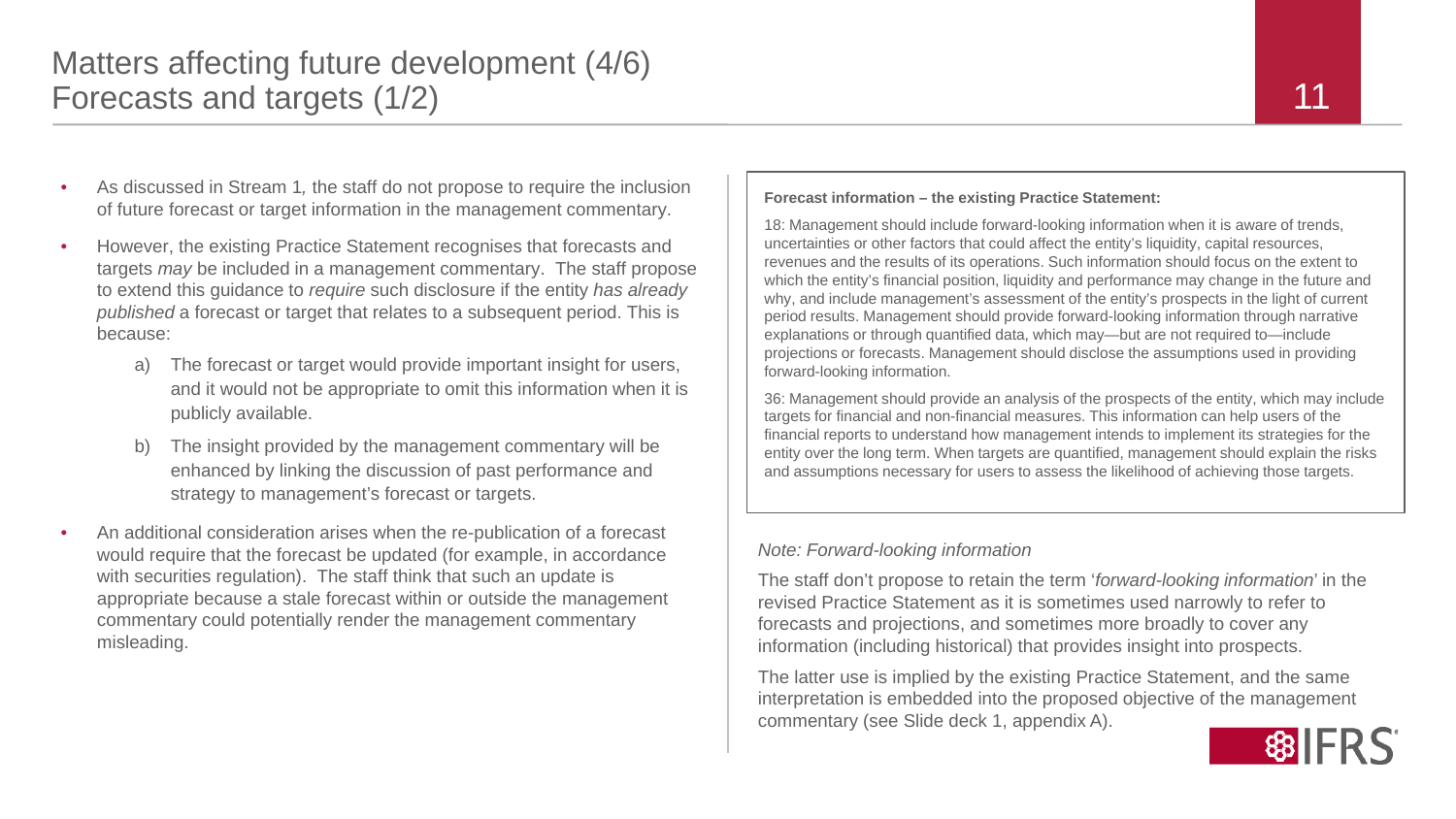### Matters affecting future development (5/6) Forecasts and targets (2/2)

**Forecast information – GAS20 disclosure requirements:** *Report on expected developments*

118. Forecasts by group management about the course of business and the position of the group shall be assessed and discussed in the group management report. The disclosures shall be summarised in an overall assessment.

119. The forecasts shall be based on the composition of the group in the forward looking period.

120.The material assumptions on which the forecasts are based shall be disclosed. The assumptions shall be consistent with the assumptions underlying the consolidated financial statements

121 For example, assumptions about future sales (revenue) trends in the earnings forecast shall be consistent with those in the projections used for the goodwill impairment test.

122. Examples of assumptions include: economic and sector trends, exchange rates, inflation, regulatory measures, technical progress, expected special factors affecting the group, the realisation of potential synergies, completion of development projects and commissioning of new plant or systems.

123. If the group's own forecasts for the course of business and position of the group are based on forecasts issued by other organisations (eg economic research institutions), this fact shall be disclosed.

124. Publicly available forecasts of macroeconomic and sector-specific trends shall only be presented to the extent that this is necessary for an understanding of the disclosures on the expected development of the group. They may not divert attention away from the disclosures on the expected development of the group.

125. The wording of the disclosures on the expected development of the group shall emphasise that they are forecasts.

126. Forecasts shall be provided for the most important financial and non-financial key performance indicators that are reported in accordance with paras. 102 and 106. They shall be determined in such a way that the projected and actual values for the same reporting period are comparable.

127. The forward-looking period shall cover at least one year, starting from the most recent reporting date of the consolidated financial statements. The period to which the forecasts refer shall be disclosed. Foreseeable special factors affecting the economic position of the group after the forwardlooking period shall be presented and analysed.

128. The forecasts shall contain disclosures about the expected change in the projected key performance indicators compared with the relevant actual figures for the reporting period, and shall illustrate the direction and intensity of the change. Different reference points for the forecasts shall be disclosed.

129. Disclosures on direction indicate a positive or negative trend (eg rising, falling). Intensity describes the strength of the trend (eg strong, considerable, minor, slight).

130. The following types of forecast normally meet the requirements set out in para. 128: point forecasts, interval forecasts, qualified comparative forecasts. Comparative and qualitative forecasts do not meet the requirements set out in para. 128.

131. The reference values, ie the figures for the key performance indicators forecast in the reporting period, shall be disclosed either in conjunction with the forecast or elsewhere in the group management report such that the direction and intensity of the change are evident.

132. If the expected development of a material component of the group differs significantly from that of the group, this prediction shall be addressed separately.



12

- The guidance on forecast information in the existing Practice Statement is provided at a high level, requiring only that the entity should *explain the risks and assumptions necessary for users to assess the likelihood of achieving those targets.*
- The staff note that others' guidance, including that of securities regulators, is more detailed. In particular, the German Accounting Standard No 20 *German Management Report* (GAS 20) provides significantly more detail.
- Given that forecast information is not the main focus of the Practice Statement, the staff do not propose this level of detail. However, the staff think there are opportunities to extend the existing guidance whilst maintaining a high level approach. Specifically, the staff propose that:
	- a) The basis of preparation of forecast information should be described in a way that links to the other content in the management commentary – business model, strategy, and operating environment (i.e. applying the narrative coherence principle); and
	- The description of risks and assumptions incorporated in the forecast information should link to the discussion of current performance in the management commentary.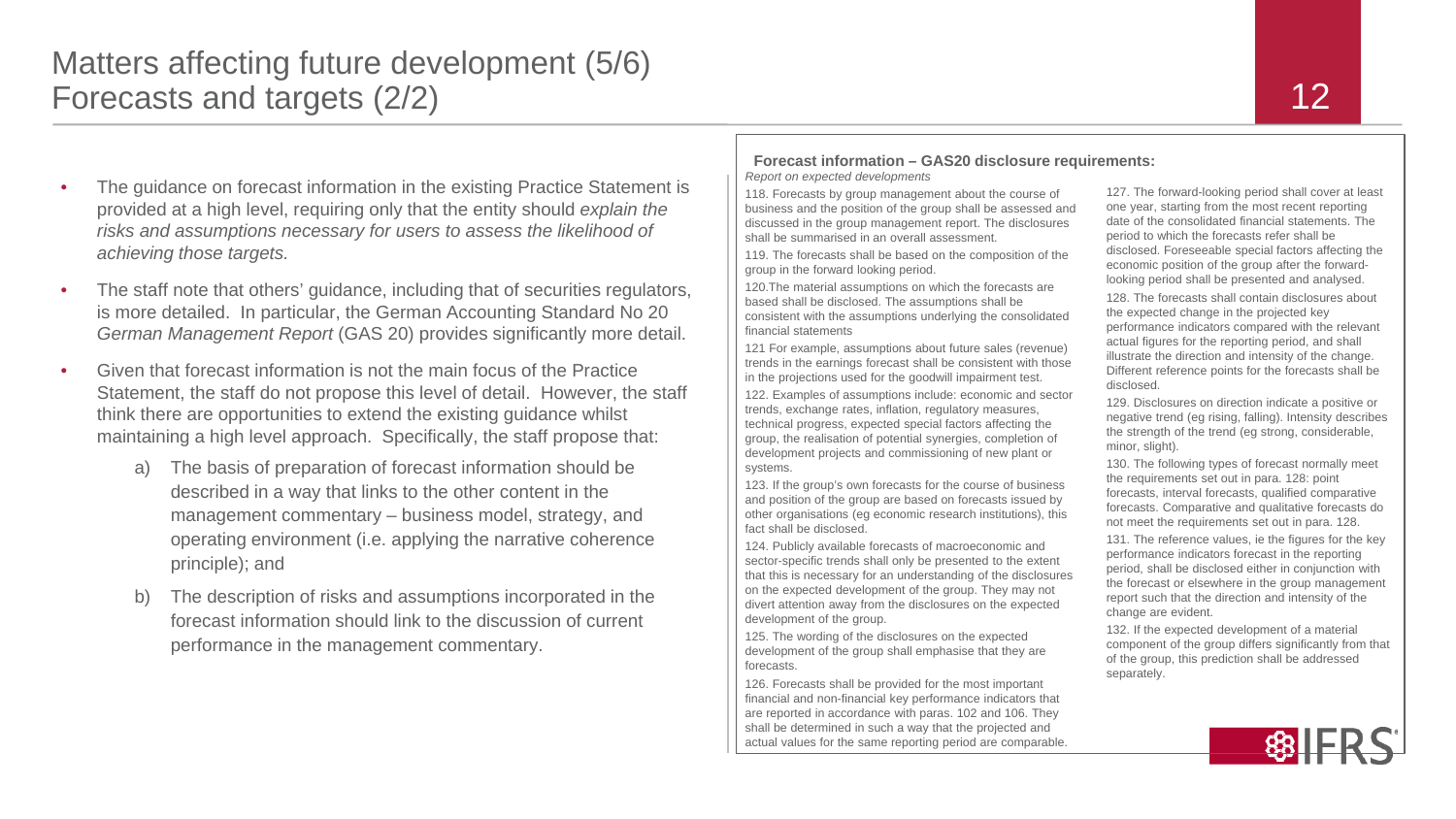- Although the management commentary should be based on information for the current reporting period, the staff think it should reflect management's current perspective on the business as at the publication date. To support this, the staff propose to introduce a specific requirement to address matters after the period end (the staff anticipate a similar consideration will apply to our Stream 3 discussions).
- The staff expect that this discussion will be more extensive than a financial statements post balance sheet events disclosure. The staff think this is appropriate given the nature of the management commentary discussion (ie it would be misleading to provide an out of date management's perspective).
- The staff think the revised Practice Statement should capture:
	- specific matters 'shocks' arising after the end of the reporting period; and
	- routine measures used by management to monitor the entity's current performance.
- The staff propose to include in the revised Practice Statement a requirement to include in management commentary 'analysis of the entity's forward order book, pipeline, or sales order backlog' to illustrate (ii). The staff acknowledge that these measures are not applicable to all business models, but think that they are sufficiently well understood to help preparers identify an appropriate measure of current activity if one is available.

#### **GAS 20: Order book**

*'72. The order situation shall be presented and analysed if this information is material for a knowledgeable user.*

*73. Examples of disclosures on the order situation are disclosures on orders received during the reporting period, on the order backlog and on the forward order book.'*

#### **Staff research on the prevalence of 'order book' terminology**

The staff have identified 260 company reports that reference 'order book' or similar terminology ('order pipeline', 'sales pipeline', 'order backlog', 'sales backlog', 'committed orders') out of a total population of 2,620 larger listed companies.

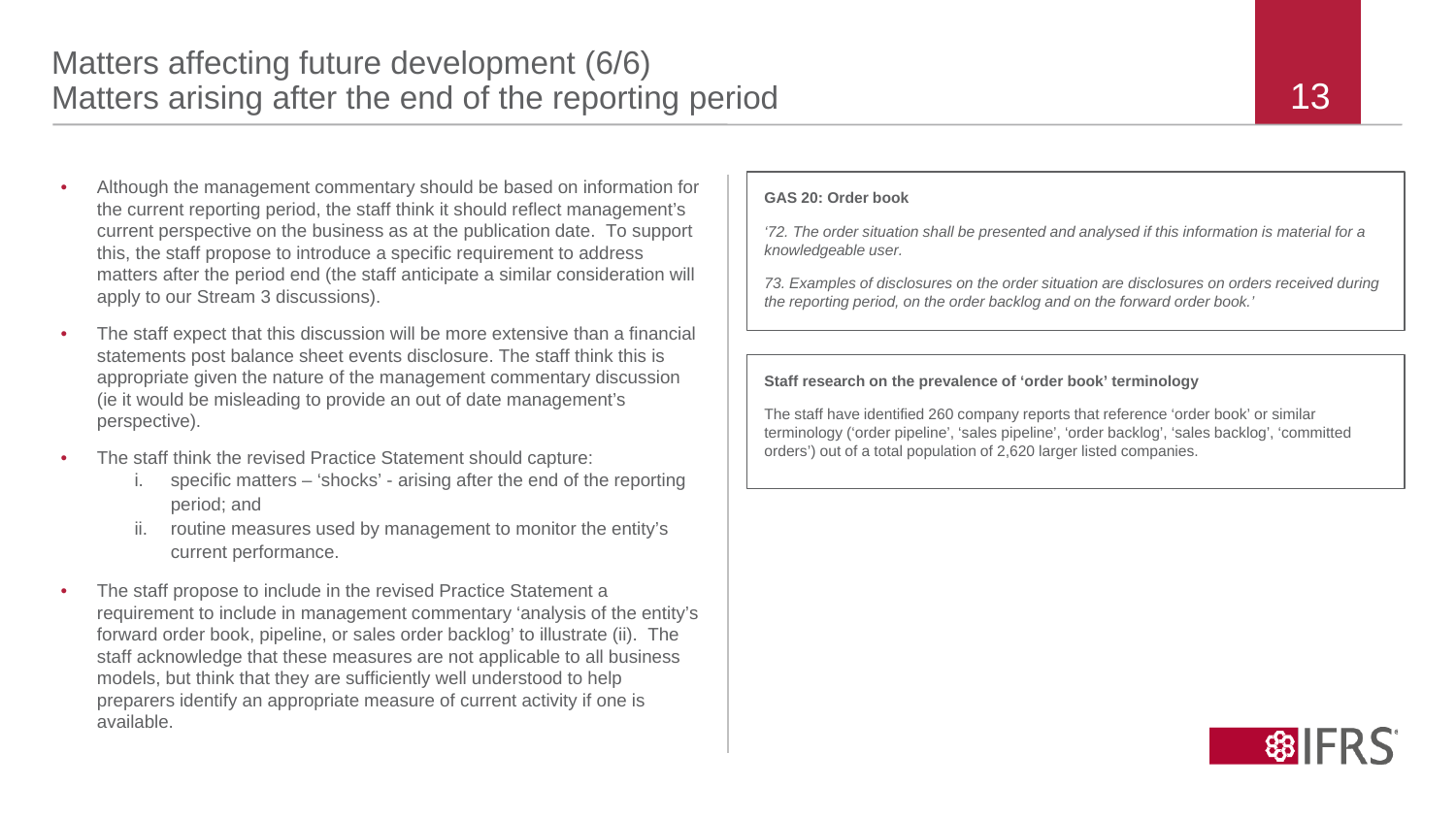## Progress in managing the critical features of the business model



14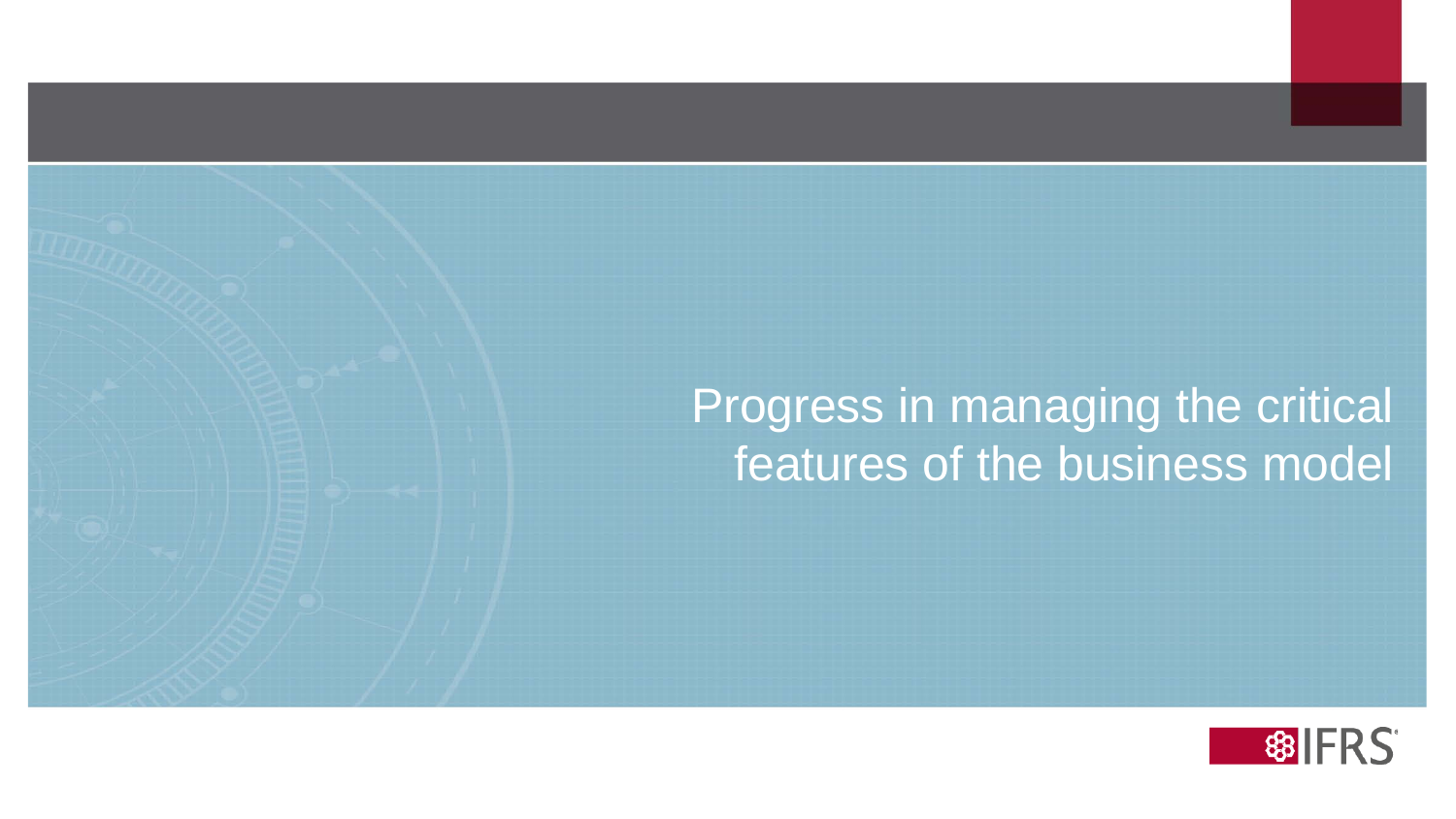This section focuses on the entity's progress in managing the critical features of its business model. The section covers:

- The staff's proposed approach:
	- Scope and focus of the information to be provided
	- Similarities with Integrated Reporting
	- Similarities with the EU 'Impact' reporting
- Information that supports an assessment of progress
	- Key considerations
	- Specific topic survey information
- Information that supports an assessment of potential impacts
	- Key considerations
	- Specific topics sensitivity analysis, scenario analysis



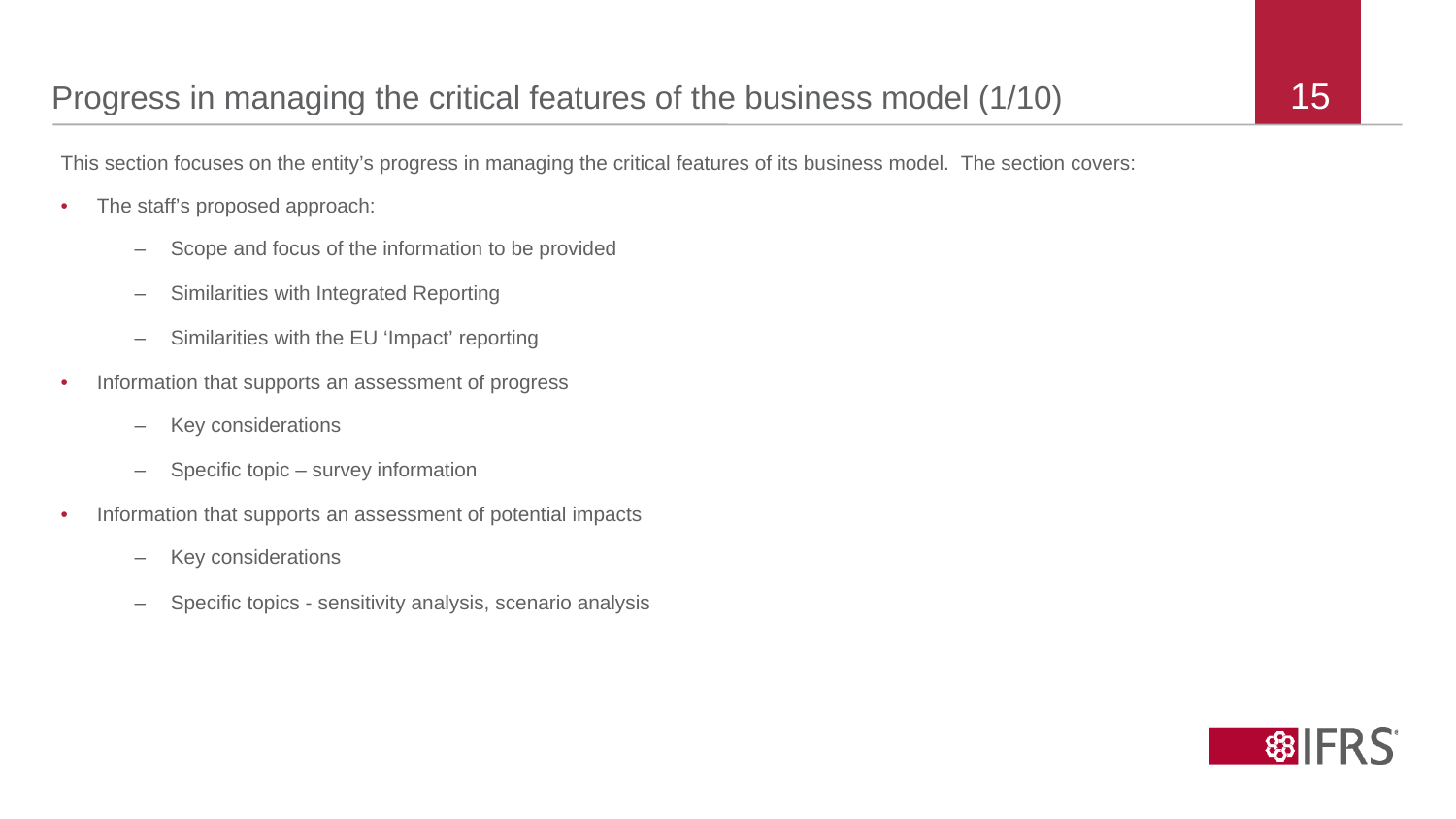- The staff think that management commentaries should address any
- feature of the business that is critical for its ongoing success (not only ESG (*environment, social, governance*) information). For example, know-how and quality of customer base may be critical considerations for many entities.
- The staff's proposed approach builds on the description of the entity's business model and operating environment (Stream 3) that provide the basis for determining which features of the business the entity should report on.
- The staff think that this information will help users confirm their understanding of the extent to which longer-term business challenges are being appropriately managed - i.e. it will act as a warning indicator. On that basis the staff propose that the revised Practice Statement should specify that:
	- 1. Information is needed on critical features of the business only

The staff propose to use the term '*critical*' to qualify the scope of the discussion – '*progress in managing the aspects of the entity's business model and features of its operating environment that are critical to the entity's future success*'.

The staff recognise that the term is already used in the existing Practice Statement in the context of 'critical success factors' (§37) and 'critical performance measures' (§24). In general the staff think that it is preferable that the Practice Statement does not include such terminology because such qualifiers may be subject to diverse interpretation. However, the staff propose to use 'critical' in this case as otherwise preparers may conclude that they need to anticipate every issue that could result in a fluctuation in business performance.

2. Information should address the specific feature that is critical

The staff aim to support explanations and analysis that focus on the specific feature of the business that is critical for its success. Taking human capital as an example, a technology business might identify that the retention of its development staff is the critical priority if it is competing for a scarce resource; a hospitality business might consider that front-of-house staff satisfaction is critical for attracting its target customer base. In those instances, providing entity-wide staff measures would not address these critical priorities.

In Stream 3 the staff plan to address how the revised Practice Statement can support descriptions of the business model that are sufficiently granular to highlight the features critical to the entity's success.

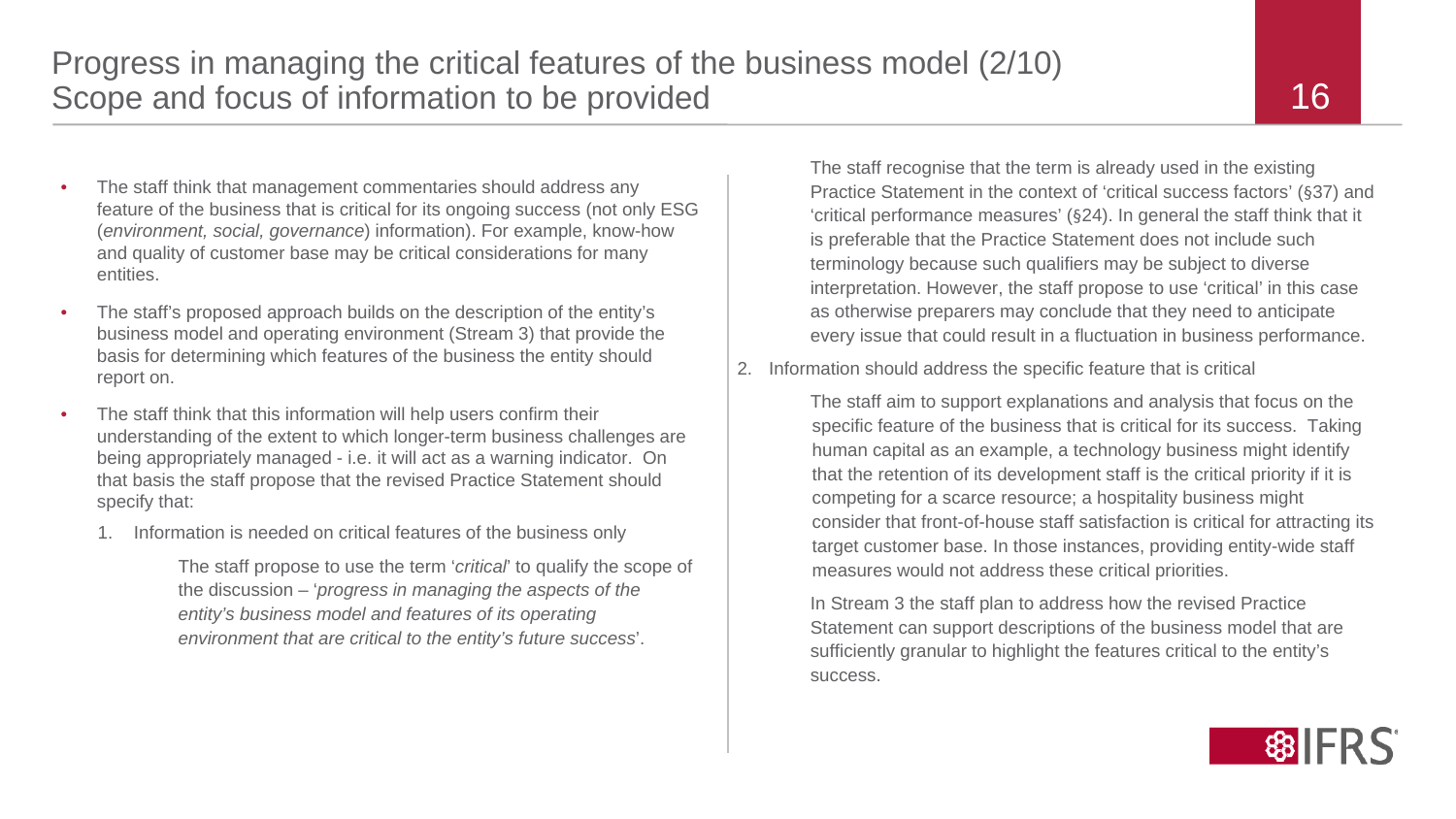The staff note the similarities between the proposed approach and the application of the 'six capitals' concept to performance reporting in the *<IR> Integrated Reporting Framework*. In particular, both focus on performance in managing the resources and relationships that the entity has itself identified as important to its ongoing success. The staff highlight two key differences in the language used which the staff do not believe to be substantive:

- *Value chain*  <IR> emphasises the identification of matters across the value chain. The staff think the management commentary's emphasis on 'features of the business model that it depends on for its future success' is sufficiently broad, and is not limited to internal resources and relationships.
- *Stakeholders' legitimate needs and interests*  the staff think this term used in <IR> could create confusion over the purpose of information in the management commentary. The IIRC's Framework Implementation Feedback (Q3) noted that *'[stakeholders' legitimate needs and interests] continues to be a source of some confusion*'.

The staff plan to discuss the identification of the entity's resources and relationships as part of the business model discussion in Stream 3.

#### **International <IR> Framework §4.31**

*An integrated report contains qualitative and quantitative information about performance that may include matters such as:*

- *Quantitative indicators with respect to targets and risks and opportunities, explaining their significance, their implications, and the methods and assumptions used in compiling them*
- *The organization's effects (both positive and negative) on the capitals, including material effects on capitals up and down the value chain*
- *The state of key stakeholder relationships and how the organization has responded to key stakeholders' legitimate needs and interests*
- *The linkages between past and current performance, and between current performance and the organization's outlook.*

#### **International <IR> Framework – Executive Summary: 'six capitals'**

*The capitals are stocks of value that are increased, decreased or transformed through the activities and outputs of the organization. They are categorized in this Framework as financial, manufactured, intellectual, human, social and relationship, and natural capital, although organizations preparing an integrated report are not required to adopt this categorization or to structure their report along the lines of the capitals.*

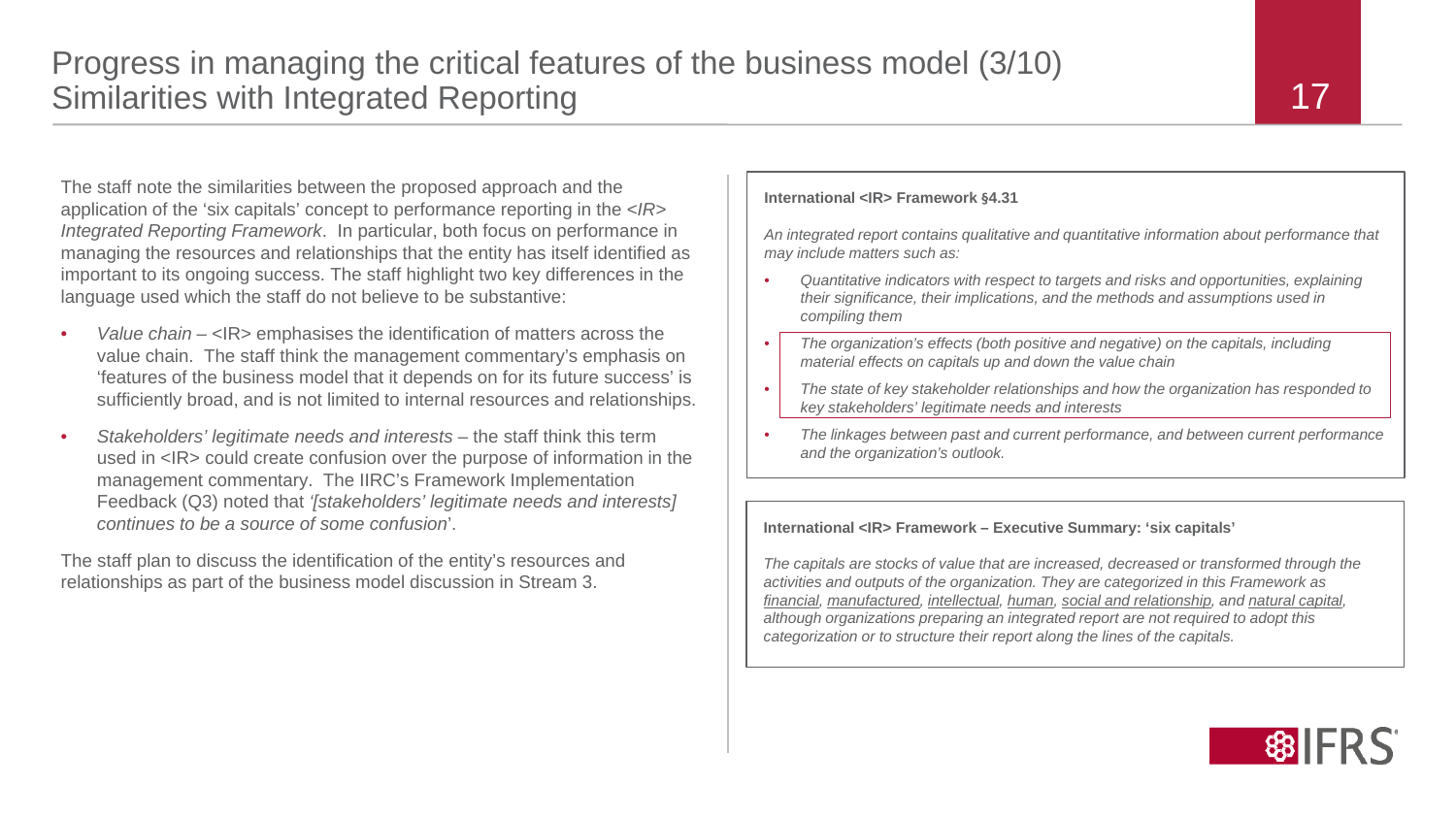The EU non-financial reporting directive includes a requirement to report on the *impact of the entity's activity*. The staff think that this type of information can provide insight when the entity is managing a potentially sensitive relationship (whether it is with a group of customers, a regulator, or with broader society). Therefore, the staff propose to include in the revised Practice Statement an explicit reference to impact reporting.

However, the staff note two areas of practical difference between the EU directive and the staff's proposed approach for the management commentary:

- 1. The directive includes a list of 'as a minimum' areas for disclosure, focusing on ESG topics (though the directive nevertheless asks for all information that is necessary for an understanding of development, performance, position, and impacts). Whilst recognising that disclosure lists may provide useful prompts to preparers, the staff think the question of which areas to cover needs to be addressed in the context of the entity's specific circumstances and priorities, and the provision of a list of areas to cover, whether mandatory or not, could distract preparers from this.
- 2. The staff are aware that the directive is *sometimes* interpreted to require reporting of information that meets the needs of a broader set of users than the primary users described in the Practice Statement. The staff do not think the information needs of different user groups can be assumed to be the same.

**EU Non-financial reporting directive: Article 19a.1**

*….include in the management report a non-financial statement containing information to the extent necessary for an understanding of the undertaking's development, performance, position and impact of its activity, relating to, as a minimum, environmental, social and employee matters, respect for human rights, anti-corruption and bribery matters….* 

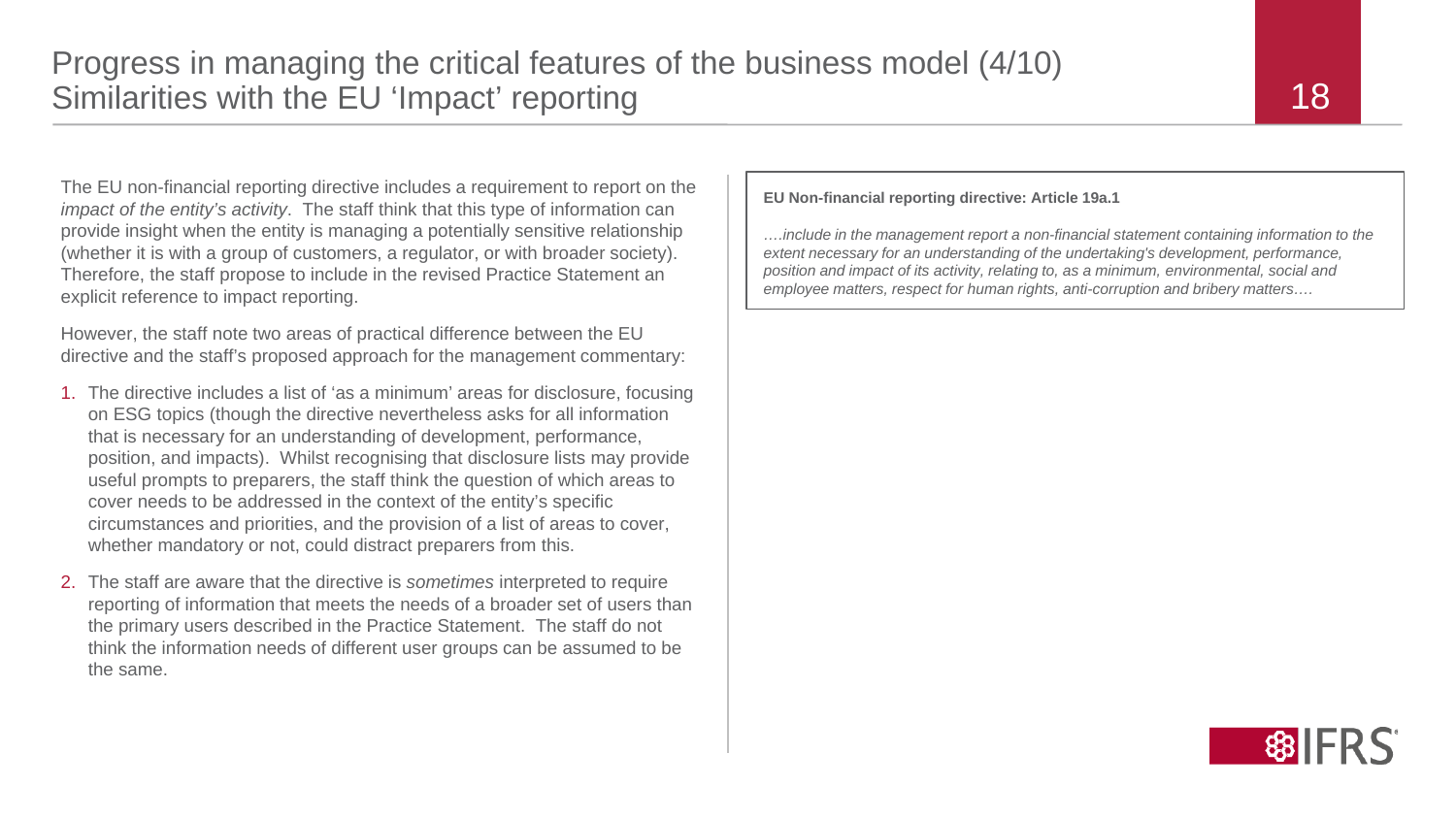The staff identify four aspects of information that would enhance its ability to support users' understanding of progress. The staff propose to address each of those aspects in the Practice Statement:

*1. Information should be specific to the matter*

Information relating to an opportunity or risk should be specific to the aspect of the resource for which the opportunity or risk has been identified.

For example, if the entity identifies the retention of development expertise as a priority, general staff satisfaction or retention measures are unlikely to provide useful insight into the matter.

The staff are mindful that public policy reporting requirements, particularly in relation to ESG matters may lead entities to report only information that meets that requirement without considering whether other information is needed to support the objective of the management commentary.

The staff think the approach of requiring information that addresses features of the entity's business model that are critical to its future success would support the objective of the management commentary. The staff propose to address the issue explicitly in the revised Practice Statement.

The staff also propose to specify in the revised Practice Statement that information may need to be provided to address a specific aspect of the business that forms a part of a financial reporting segment of a financial statement balance.

#### *2. Analysis should be adapted to meet the objective of the management commentary*

Analysis should include quantitative measures where these measures can be derived from information available to management. The staff anticipate that in some situations the entity may be managing a resource based on detailed systems information without reference to a performance measure that is appropriate for the management commentary.

However, it may be possible to summarise that detailed information available to management in a form that could be included in the management commentary (for example, customer retention rates). The staff think this would support a more objective assessment of the matter by users than a narrative discussion, whilst still remaining consistent with our 'eyes of management' approach.

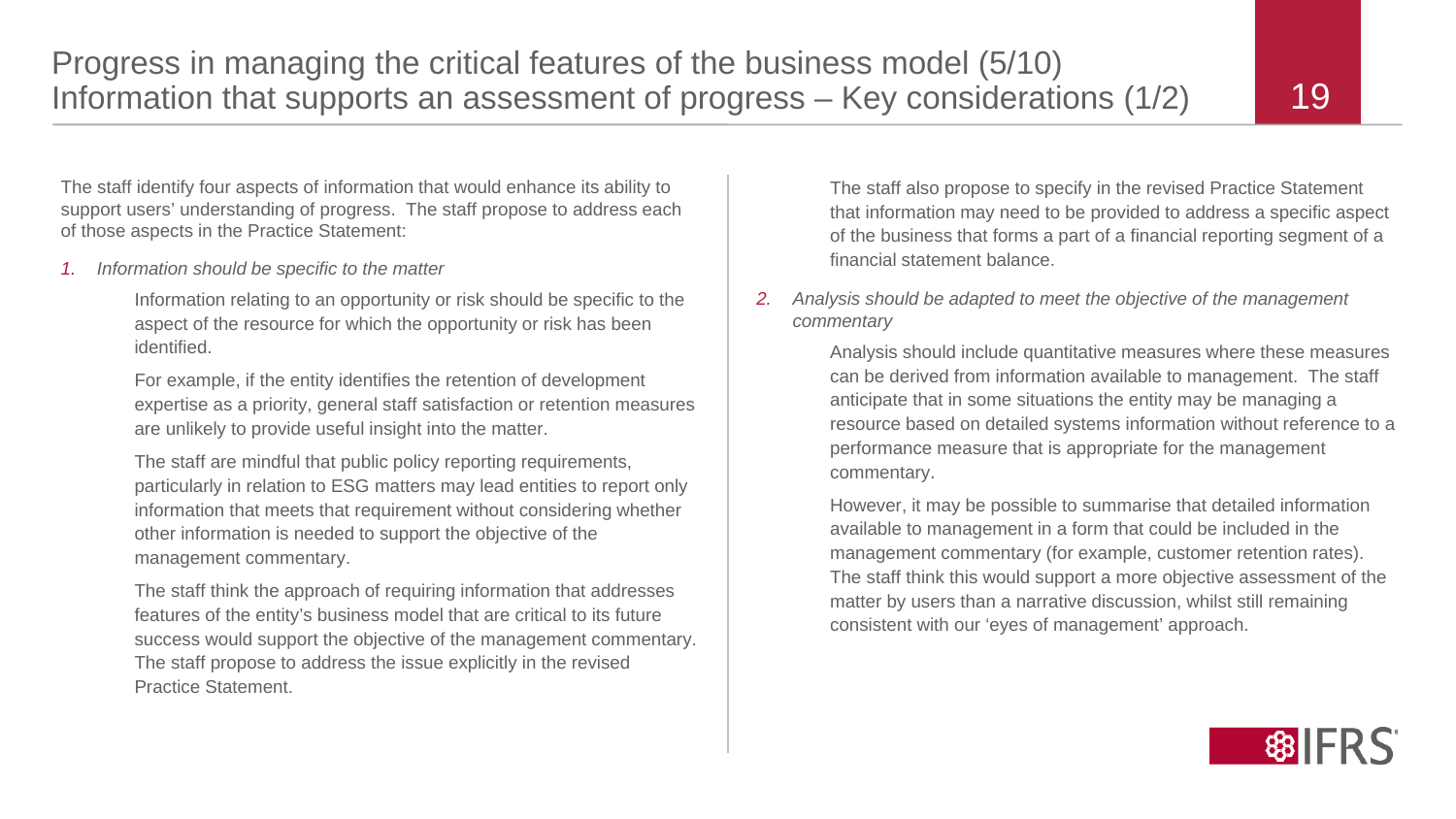*3. Information should support assessment of progress over a number of years*

> The staff think that progress in managing some resources may only be visible as a long-term trend. For example, a measure of customer satisfaction is likely to be difficult to interpret as a point figure, but the emergence of a trend in the score over three or five years may be of much greater significance.

The staff propose to include in the revised Practice Statement a requirement that an entity should consider providing multi-period comparatives in the management commentary.

*4. Some progress information may be best provided in qualitative form*

The staff propose to address in the revised Practice Statement situations when narrative analysis is most appropriate either to support quantitative analysis, or because information for quantitative analysis is not available to management. The guidance will cover:

- identification of reference points or milestones by which management judges progress in managing the matter
- distinguishing factually supportable statements from opinion
- provision of comparative analysis, including to previous targets and forecasts when such targets and forecasts have been provided.

In addition to the above, the staff note that progress may sometimes be communicated through levels of investment activities (whether classified as capital or operating expenditure) - see slide deck 2.

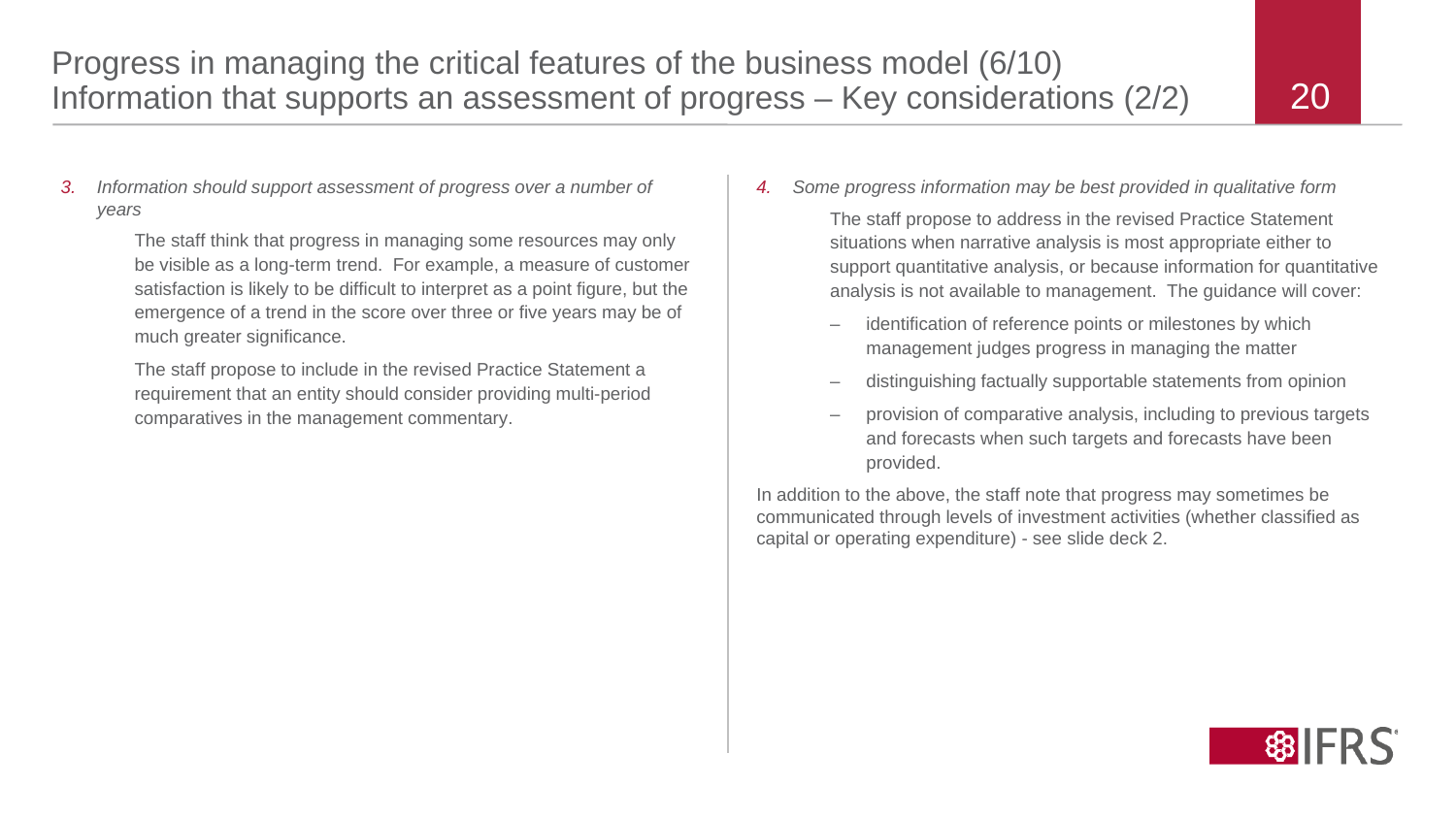- Survey results could be indicative of performance or the outcome of policies and strategy. Examples include:
	- net promoter score (measuring customer loyalty) usually run by a 3rd party on behalf of the entity;
	- employee satisfaction survey could be run internally.
- When the management commentary includes information derived from surveys, the staff think that for such information to be useful, the management commentary should include:
	- reference to the source and methodology of the survey (if methodology has changed from the prior year, an explanation of the reasons for the change should be provided). Signposting to information outside the management commentary could be considered.
	- overview of the questions asked and the results.
	- information about the population surveyed, including whether it related to a specific category of customers or employees or part of the business, and the response rate.
- In addition, the staff think other guidance on reporting performance, position and progress, in particular the guidance on comparatives (in relation to targets and multi-period comparisons) and aggregation (providing information at a level that does not combine divergent trends), is applicable to survey information.

#### **SASB Standards**

*For information based on surveys, SASB standards, where relevant to a particular industry, prescribe a minimum amount of background information besides the results of the survey. For example, for employee engagement, the standard prescribes the following:*

The entity shall briefly describe:

- 1.1 The source of its survey (e.g., third-party survey or entity's own)
- 1.2 The methodology used to calculate the percentage

1.3 A summary of questions or statements included in the survey or study (e.g., those related to goal setting, support to achieve goals, training and development, work processes, and commitment to the organization)

2 When the survey methodology has changed compared to previous reporting years, the entity shall indicate results based on both the old and new methods for the year in which the change is made.

3 If results are limited to a subset of employees, the entity shall include the percentage of employees included in the study or survey and the representativeness of the sample

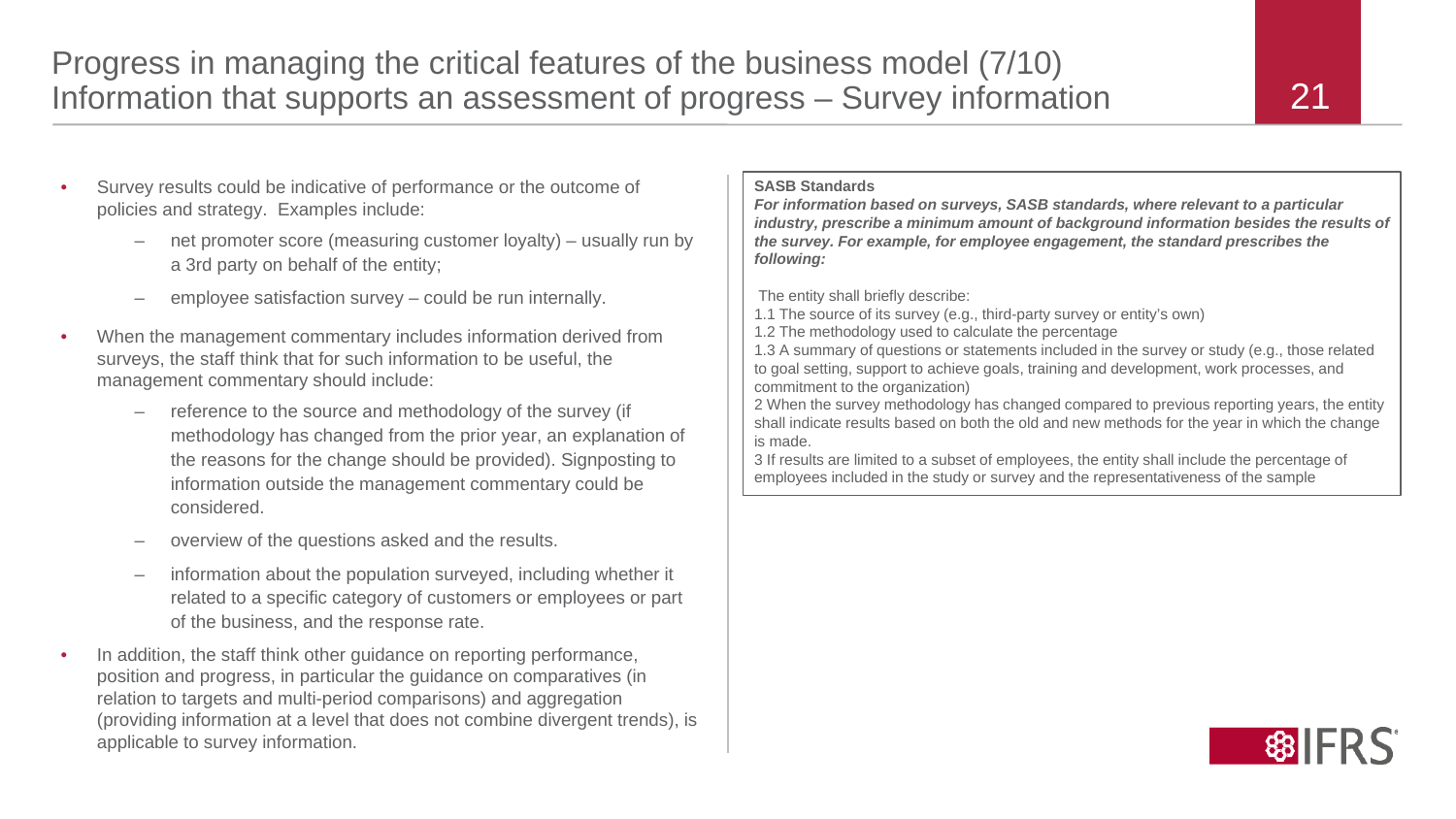The staff think the information that would support users' understanding of the potential impacts of a matter needs to be determined by management. Therefore, the staff propose a broad approach that covers the following:

1. Predictions of impacts are not required

Although the management commentary should contain information that supports users' understanding of the potential impact of a matter, it is not required to include management's predictions of that impact. The staff propose to clarify this in the revised Practice Statement.

2. Information to support users' understanding of potential impacts

It may be difficult for management to provide direct information that supports users' understanding of potential risks and opportunities because the factor affecting the business may just be emerging. In this situation, the staff expect that quantitative information in the description of the business model should provide the most relevant information to support users' analysis of potential impacts. The staff propose to emphasise this in the revised Practice Statement.

For example*,* if the operation of a site is at risk from deteriorating relations with the host country then information on the earnings attributable to the site would support users' understanding of the potential exposure.

Additionally, the staff think there are specific considerations for sensitivity and scenario analysis which are covered on the following pages.

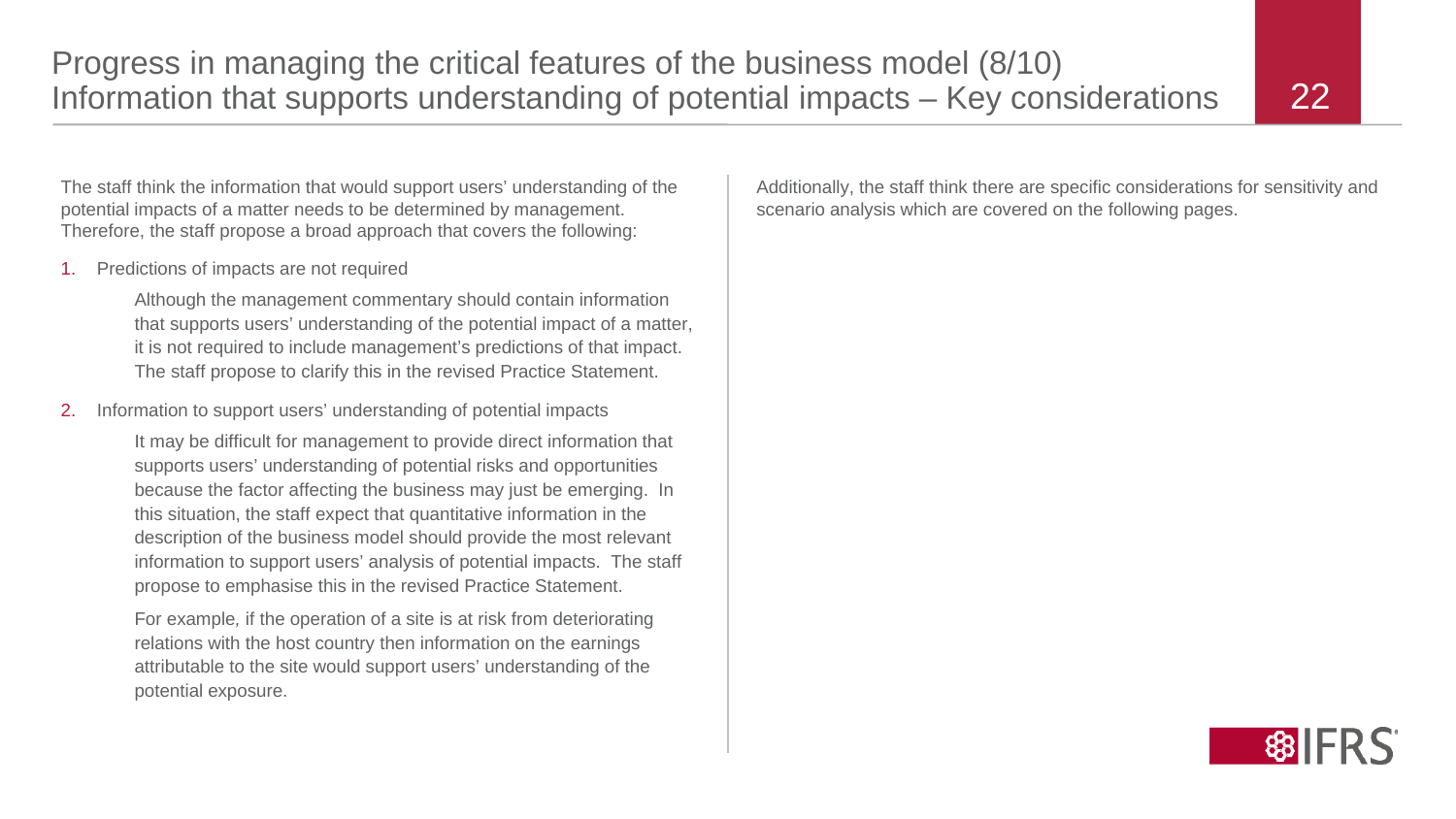### Sensitivity analysis

In some situations management may determine that uncertainty is such that users may want to perform their own assessment of impacts based on their view of the most likely scenarios. Sensitivity analysis may support this assessment. The table below illustrates sensitivity to commodity prices (without incorporating allowance for how much change is passed on to the consumer).

Sensitivity analysis – illustration: Theoretical impact of CU change in commodity prices

|                                     | Impact on profit after<br>taxation from Continuing<br>and Discontinued<br><b>Operations (CU million)</b> | <b>Impact on Earnings</b><br>(CU million) |
|-------------------------------------|----------------------------------------------------------------------------------------------------------|-------------------------------------------|
| US\$1/t on energy coal price        | 10                                                                                                       | 15                                        |
| US\$1/t on iron ore price           | 140                                                                                                      | 205                                       |
| US\$1/t on metallurgical coal price | 20                                                                                                       | 35                                        |
| US\$1/bbl on oil price              | 45                                                                                                       | 75                                        |

The staff propose that the revised Practice Statement should discuss sensitivity analysis and provide high level guidance to support the transparency of such analysis in the management commentary.

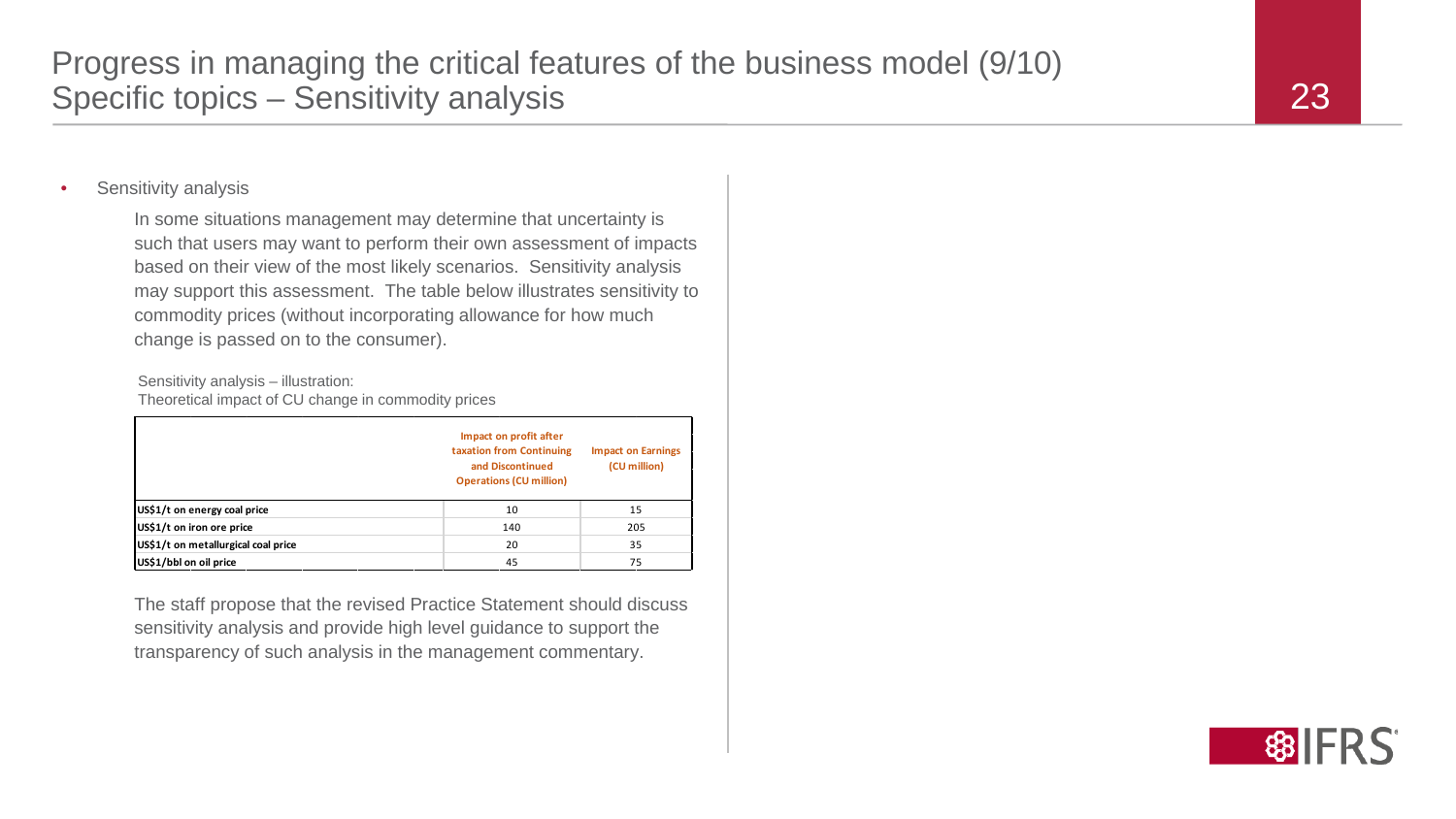## Progress in managing the critical features of the business model (10/10) Specific topics – Scenario analysis

### Scenario analysis

Scenario analysis may be appropriate in some situations to support users' understanding of the potential impacts of a matter on the entity. The staff do not propose to require this type of analysis because the management commentary should reflect the information used to manage the business.

However, the staff propose to specify in the revised Practice Statement how scenario analysis should be provided if it is included in the management commentary. That guidance will be high level and will address:

- the risk that the analysis may be misleading because of high sensitivity to changes in assumptions outside the scenario considered
- the presentation of assumptions and scoping limitations
- linkage of the analysis to related discussion of the entity's strategy for managing the matter

Task Force on Climate-related Financial Disclosures guidance is provided opposite as an illustration of more detailed guidance on the topic.

#### **Scenario analysis – Task Force on Climate-Related Financial Disclosures (TCFD**):

A process for identifying and assessing the potential implications of a range of plausible future states under conditions of uncertainty. Scenarios are hypothetical constructs and not designed to deliver precise outcomes or forecasts. Instead, scenarios provide a way for organizations to consider how the future might look if certain trends continue or certain conditions are met. Scenario analysis can be qualitative, relying on descriptive, written narratives, or quantitative, relying on numerical data and models, or some combination of both. Qualitative scenario analysis explores relationships and trends for which little or no numerical data is available, while quantitative scenario analysis can be used to assess measurable trends and relationships using models and other analytical techniques. Both rely on scenarios that are internally consistent, logical, and based on explicit assumptions and constraints that result in plausible future development paths. In conducting scenario analysis, organizations should strive to achieve

- transparency around parameters, assumptions, analytical approaches, and time frames;
- comparability of results across different scenarios and analytical approaches;
- adequate documentation for the methodology, assumptions, data sources, and analytics;
- consistency of methodology year over year;
- sound governance over scenario analysis conduct, validation, approval, and application; and
- effective disclosure of scenario analysis that will inform and promote a constructive dialogue between investors and organizations on the range of potential impacts and resilience of the organization's strategy under various plausible climate-related scenarios.

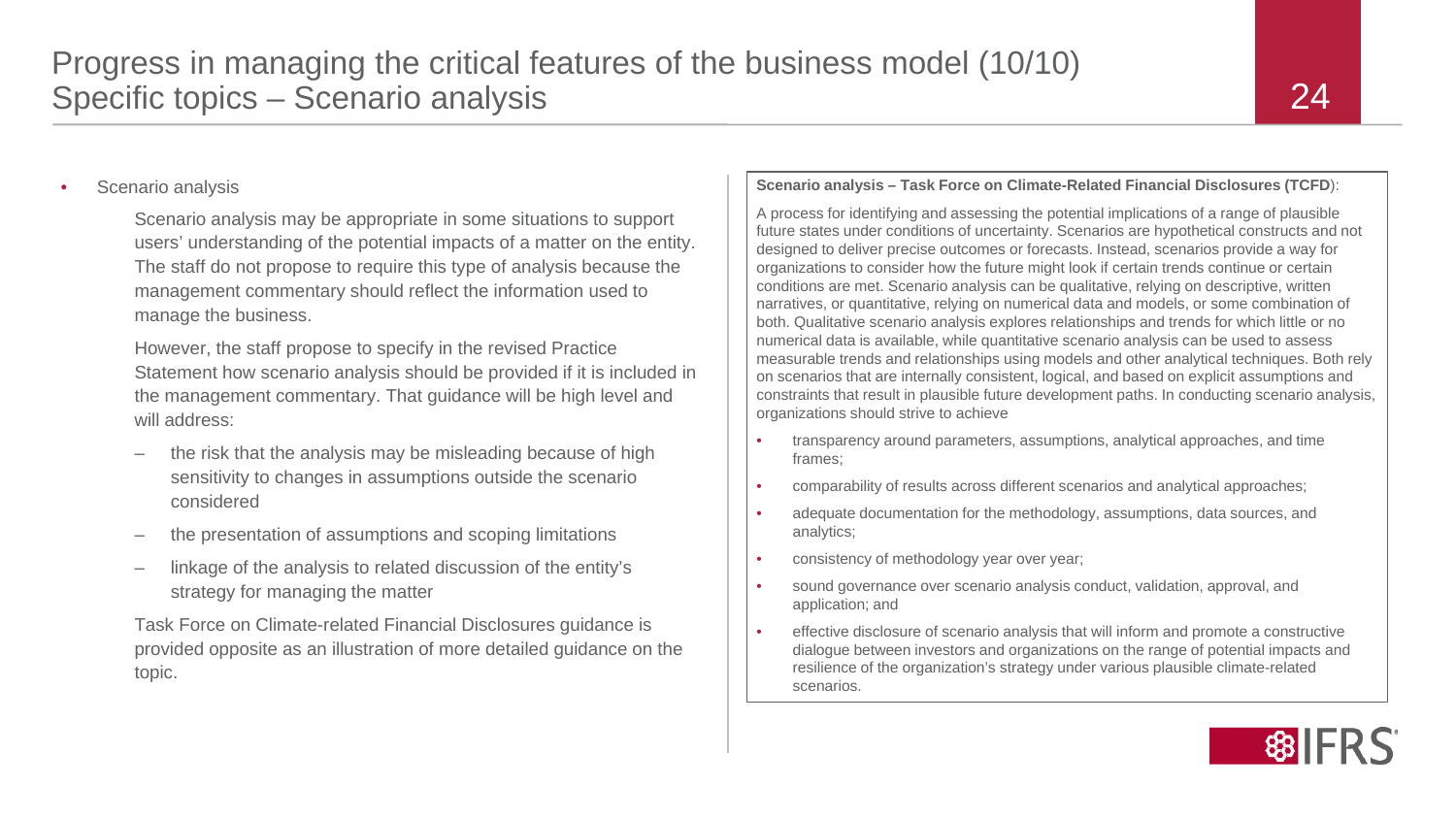## **Questions for the Consultative Group 25**

- 1. Do you agree with the proposed guidance on reporting matters affecting future development, in particular on:
	- a. progress in implementing the entity's strategy (slides 9-10);
	- b. forecasts and targets (slides 11-12); and
	- c. matters arising after the end of the reporting period (slide 13)?
- 2. Do you agree with the proposed guidance on reporting progress in managing the critical features of the business model, in particular on:
	- a. the scope and focus of information to be provided (slide 16);
	- b. information that supports an assessment of progress (slides 19-21);
	- c. information that supports understanding of potential impacts (slides 22-24)?
- 3. If you think that any other guidance on reporting matters affecting future development or progress in managing the critical features of the business model should be provided, what should that guidance be and why is it necessary?